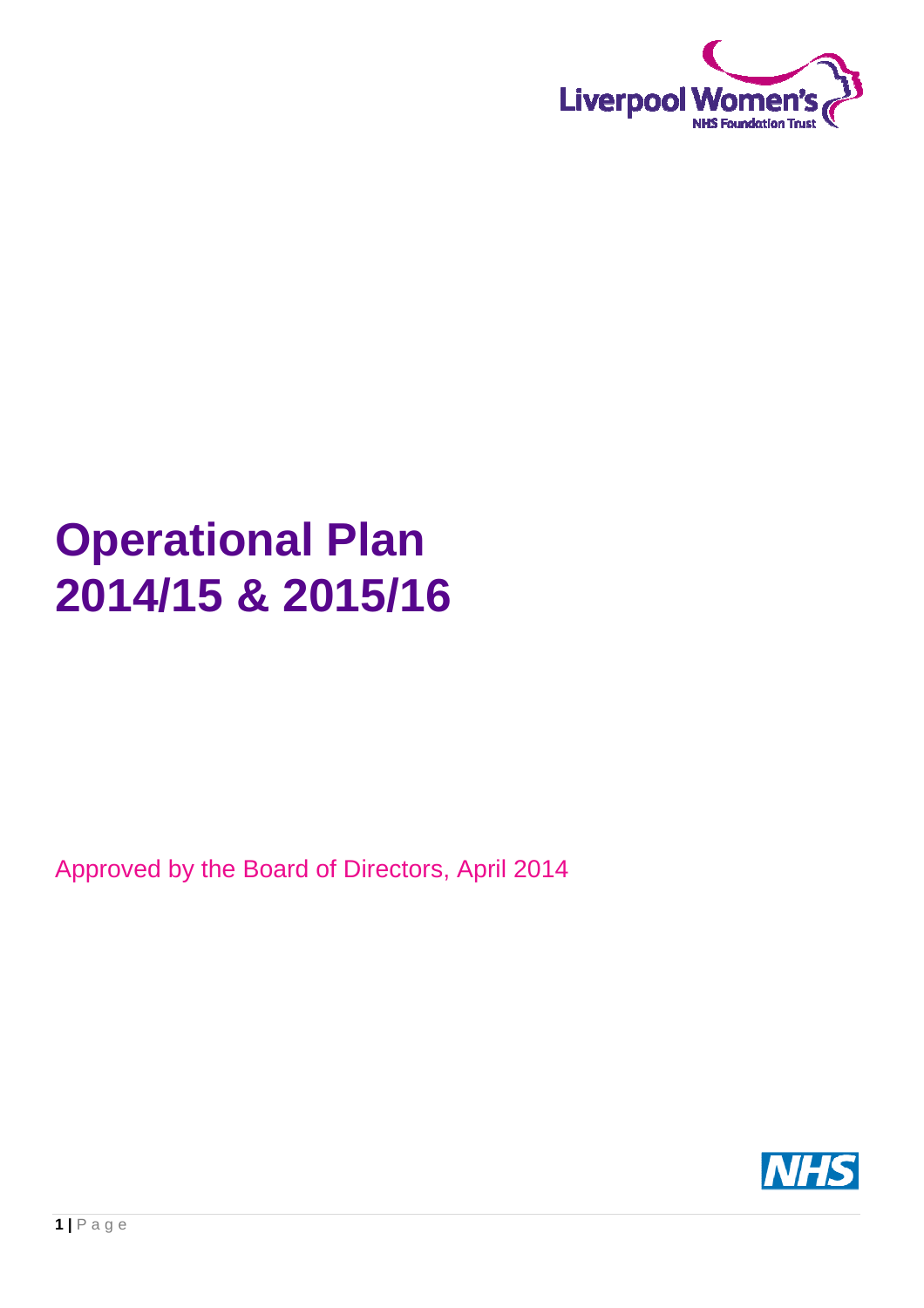## **Contents**

|                |                                         | Page |
|----------------|-----------------------------------------|------|
|                | <b>Declarations</b>                     | 3    |
| 1.             | Introduction                            | 4    |
|                | <b>Operational Plan</b>                 | 4    |
| $\overline{2}$ | Strategic context and direction         | 4    |
| 3              | Vision, values and strategic direction  | 9    |
| 4              | Short term challenge                    | 10   |
| 5              | Operational requirements and capacity   | 11   |
| 6              | <b>Quality plans</b>                    | 15   |
| 7              | Our people                              | 19   |
| 8              | Marketing, communication and engagement | 21   |
| 9              | <b>Financial plans</b>                  | 22   |
|                | Appendices                              | 30   |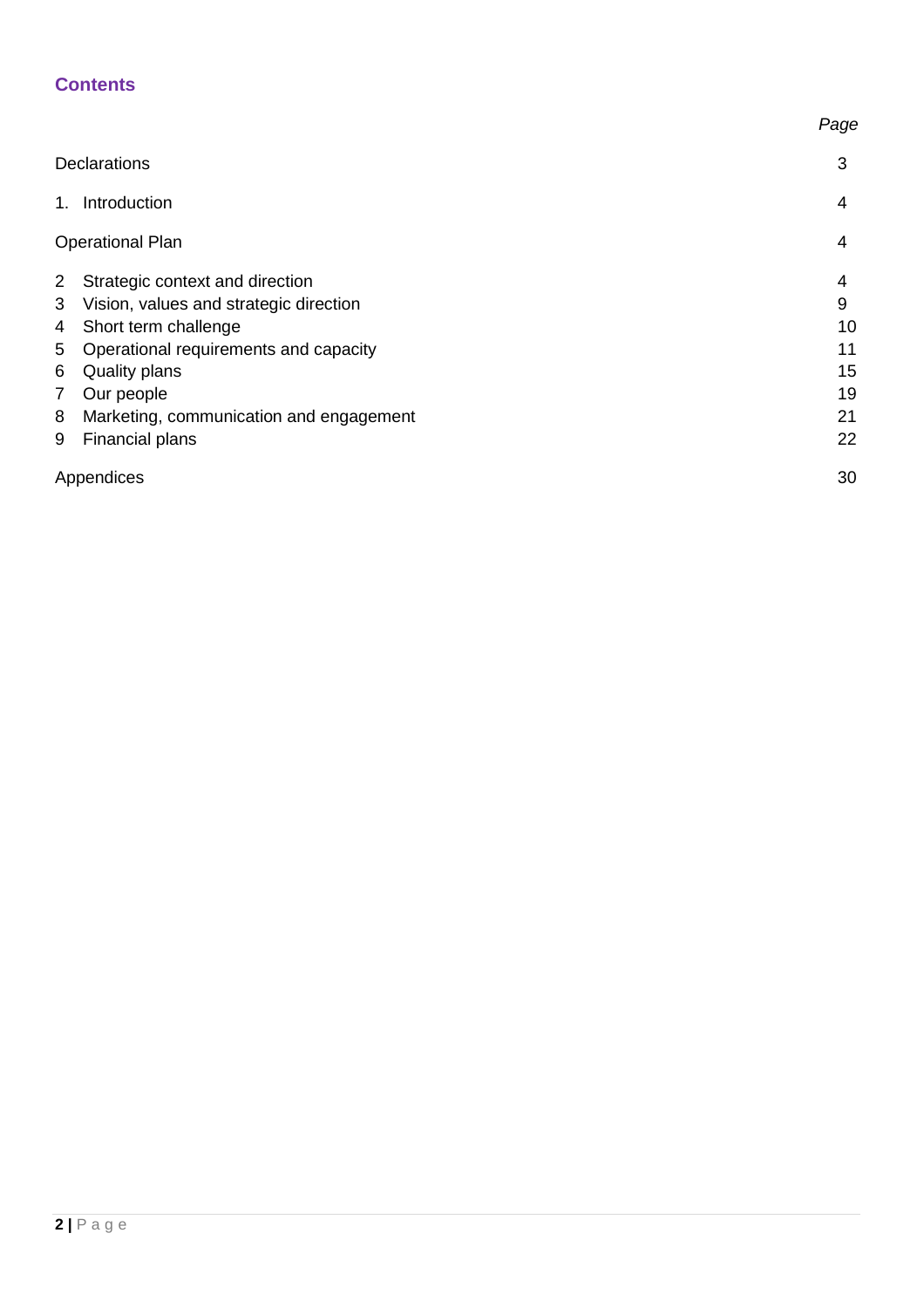#### **Operational Plan for years ending 31 March 2015 and 2016**

**This document completed by (and Monitor queries to be directed to):** 

| <b>Name</b>          | <b>Sarah Riley</b>         |
|----------------------|----------------------------|
| <b>Job Title</b>     | Deputy Director of Finance |
| e-mail address       | sarah.riley@lwh.nhs.uk     |
| Tel. No. for contact | 0151 702 4359              |
| <b>Date</b>          | 4 April 2014               |

#### **This Operational Plan reflects the Trust's business plan over the next two years. Information included herein accurately reflects the strategic and operational plans agreed by the Trust's Board of Directors.**

**In signing below, the Trust is confirming that:** 

- **The Operational Plan is an accurate reflection of the current shared vision of the Trust Board having had regard to the views of the Council of Governors and is underpinned by the strategic plan;**
- **The Operational Plan has been subject to at least the same level of Trust Board scrutiny as any of the Trust's other internal business and strategy plans;**
- **The Operational Plan is consistent with the Trust's internal operational plans and provides a comprehensive overview of all key factors relevant to the delivery of these plans; and**
- **All plans discussed and any numbers quoted in the Operational Plan directly relate to the Trust's financial template submission.**

#### **Approved on behalf of the Board of Directors by:**

| <b>Name</b> |  |
|-------------|--|
| (Chair)     |  |

**Signature** 

#### **Approved on behalf of the Board of Directors by:**

| <b>Name</b><br>------   |  |
|-------------------------|--|
| (Chief Exec)<br>autive. |  |

#### **Signature**

#### **Approved on behalf of the Board of Directors by:**

| <b>Name</b>        |  |
|--------------------|--|
| (Finance Director) |  |

#### **Signature**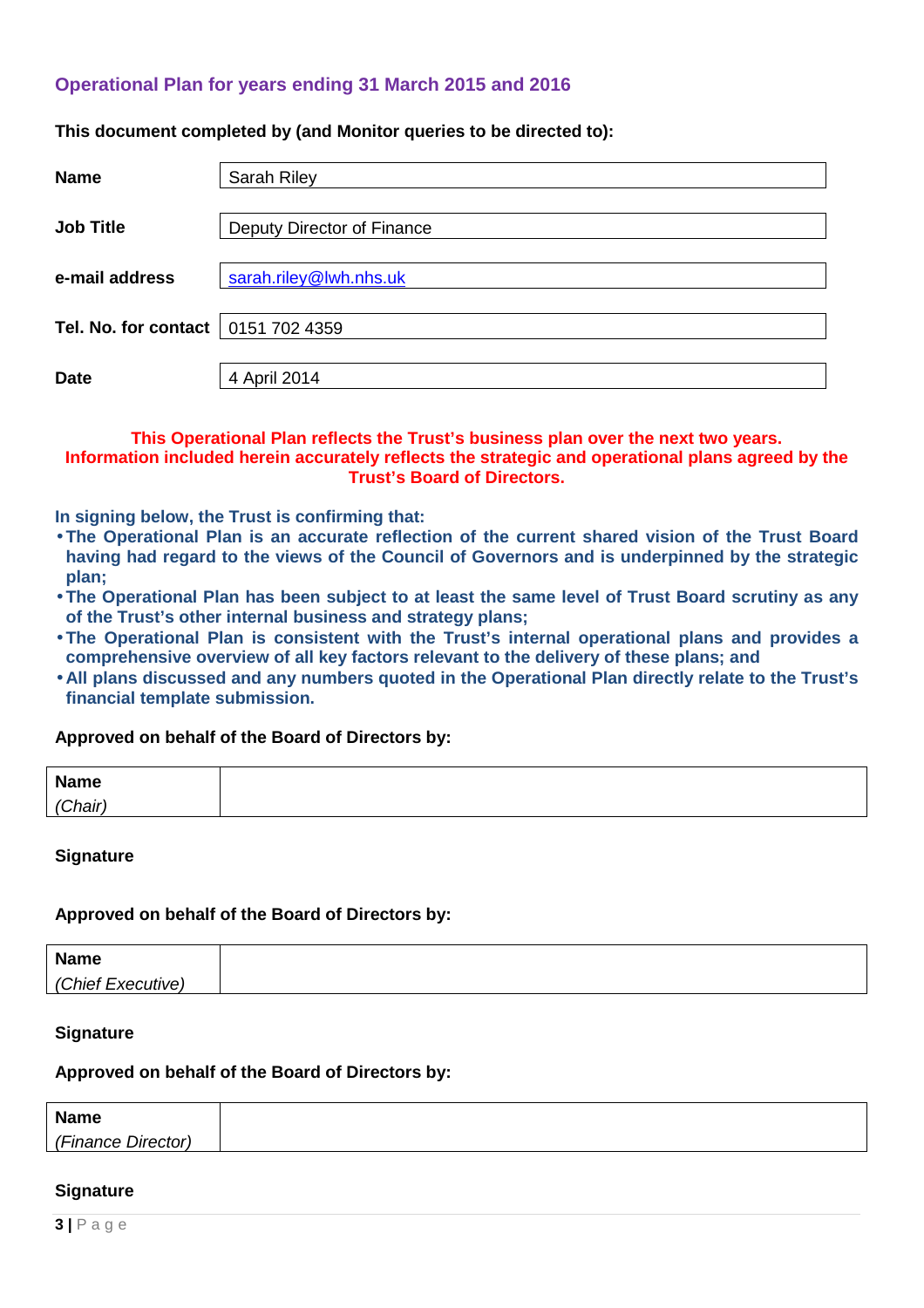#### **1. Introduction**

This Operational Plan for 2014/15 and 2015/16 describes how Liverpool Women's NHS Foundation Trust will develop its services in order to continue providing high quality, safe clinical care to women whilst at the same time achieving the efficiencies required to maintain financial viability.

#### **Operational plan**

#### **2. Strategic context and direction**

Liverpool Women's NHS Foundation Trust (the Trust) is a specialist Trust providing maternity, gynaecology and genetics services in Liverpool and the North Mersey conurbation. It is also the recognised specialist provider in Cheshire and Merseyside of high risk maternity care including fetal medicine, level three neonatal care, complex surgery for gynaecological cancer, reproductive medicine and laboratory and medical genetics.

During 2013/14 the Trust:

- Further improved clinical outcomes as evidenced by its quality account;
- Received excellent patient feedback via the national patient survey and Friends and Family Test;
- Significantly improved our staff engagement scores in the national staff survey;
- Subject to the outcome of the CQC visit prior to 30 April 2014, worked towards satisfactorily addressing two minor and one moderate concern as issued by the Care Quality Commission;
- Achieved a Financial Risk Rating of 3, a Continuity of Services Rating of 4 and a Green Governance Rating from Monitor (as at Q3);
- Delivered a Cost Improvement Programme (CIP) of £3.5m and achieved a financial yearend surplus of £0.4m;
- Expanded its fertility work by establishing a satellite facility in Cheshire which targets patients in South Manchester, and by entering into partnership arrangements with Wrightington, Wigan and Leigh NHS Foundation Trust and King's College Hospital NHS Foundation Trust.

This Operational Plan has been prepared in the light of the broader challenges facing the health care sector in respect of quality and efficiency. The financial challenge continues as the NHS must deliver the required savings of an expected £30 billion a year by 2021<sup>1</sup>; the Trust has assumed that the 4% year on year saving will continue for the life of this Plan. The Plan takes into account:

- Health and Social Care Act 2012, including new commissioning arrangements;
- The affordability challenge:
- Maintaining a focus on the essentials  $(^2$  access, quality; innovation and value);
- A move to  $3$ seven day services;
- The Francis, Berwick and Keogh reports;
- The eight key objectives for NHS England as set out in  $4$ The Mandate;

 $3$ NHS Services - open 7 Days a week: every day counts, NHS Improving Quality (November 2013)

<sup>4</sup>The Mandate: A mandate from the Government to NHS England, April 2014 – March 2015, Department of Health (November 2013)

 $\overline{\phantom{0}}$ 

 $1$ Closing the NHS Funding Gap, Monitor (October 2013)

 $2$ Everyone Counts: Planning for Patients 201415 to 2018/19, NHS England (December 2013)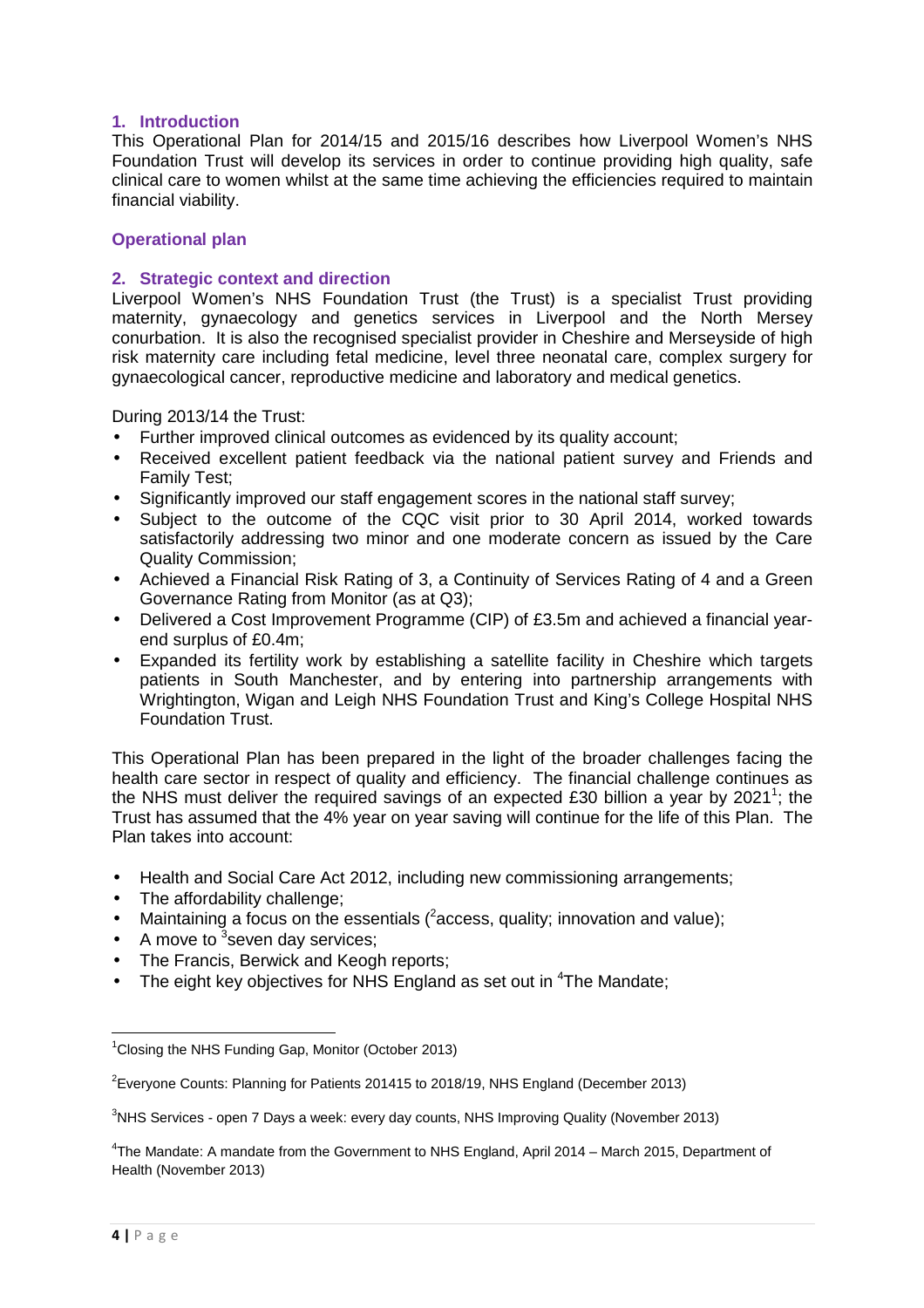- The 6Cs (care, compassion, competence, communication, courage and commitment) as outlined in the Chief Nursing Officer's <sup>5</sup>strategy for nursing, midwifery and care staff;
- The National Quality Board's (NQB)  $^6$ guide to nursing, midwifery and care staffing;
- New Care Quality Commission hospital inspection regime.

This Plan for 2014/15 – 2015/16 sets out how the Trust plans to deliver appropriate, high quality and cost effective services for patients over the next two years. It has been prepared in the context of three significant key strategic issues for the Trust:

- The need to achieve 4% year on year savings which is further compounded by the planned withdrawal of funding to support safe staffing levels by Liverpool Clinical Commissioning Group (CCG). The Trust needs to achieve a Cost Improvement Programme (CIP) of £11m during the life of this Plan and so towards the end of 2013/14 it placed itself in a process of voluntary internal turnaround in order to address these significant cost pressures;
- The national Payment by Results tariff is calculated based on average historical staffing levels and costs, therefore the current tariff cannot support the nationally recommended staffing levels as outlined in the recent <sup>7</sup>National Audit Office (NAO) and  ${}^{8}$ Public Accounts Committee (PAC) reports, and in the findings of the Trust's recent Birth Rate Plus report. The Trust operates at staffing levels above the average levels cited in the NAO report but do not receive any additional funding over and above the tariff to support this. This is placing increased financial pressure on the Trust's remaining services and is becoming unsustainable. The Trust is discussing this matter in detail with its commissioners;
- For 2014/15 the Trust's Clinical Negligence Scheme for Trusts (CNST) premium will increase by £2m with an outstanding liability of £98m. Approximately 30% of this is as a result of a particular group action relating to the practice of a Consultant Urogynaecologist employed at the Trust. At the time of writing this Plan urgent discussions are underway with our commissioners and the NHS Litigation Authority (NHSLA) to address this.

Given these financial pressures the Trust has commenced a structured process for evaluating strategic options to mitigate the financial threats it faces. This work is being supported by PricewaterhouseCoopers LLP and the options will be evaluated with input from the Trust's clinical and managerial leaders and with local commissioners. The Board of Directors will consider the strategic options available to the Trust early in 2014/15 and these will be reflected in the Trust's five year strategic plan.

Liverpool Women's NHS Foundation Trust can demonstrate it is an efficient provider of maternity services as it has a lower than average cost base, indicated by its reference cost index for maternity of 95. However, the Trust is forecasting a loss of £1.8m against its maternity service line in 2013/14 and has incurred a deficit in respect of this service over the past few years. This 2013/14 loss will occur as the Trust is currently operating a midwife to delivery ratio of 1:31 which is not supported by the national tariff. Maternity services

l

<sup>5</sup>Compassion in Practice: Nursing, Midwifery and Care Staff Vision & Strategy, Department of Health & NHS Commissioning Board (December 2012)

 $6$ How to ensure the right people, with the right skills, are in the right place at the right time: A guide to nursing, midwifery and care staffing capacity and capability, National Quality Board (November 2013)

<sup>&</sup>lt;sup>7</sup>Maternity services in England, National Audit Office (November 2013)

<sup>8</sup>Maternity Services in England, House of Commons Committee of Public Accounts (January 2014)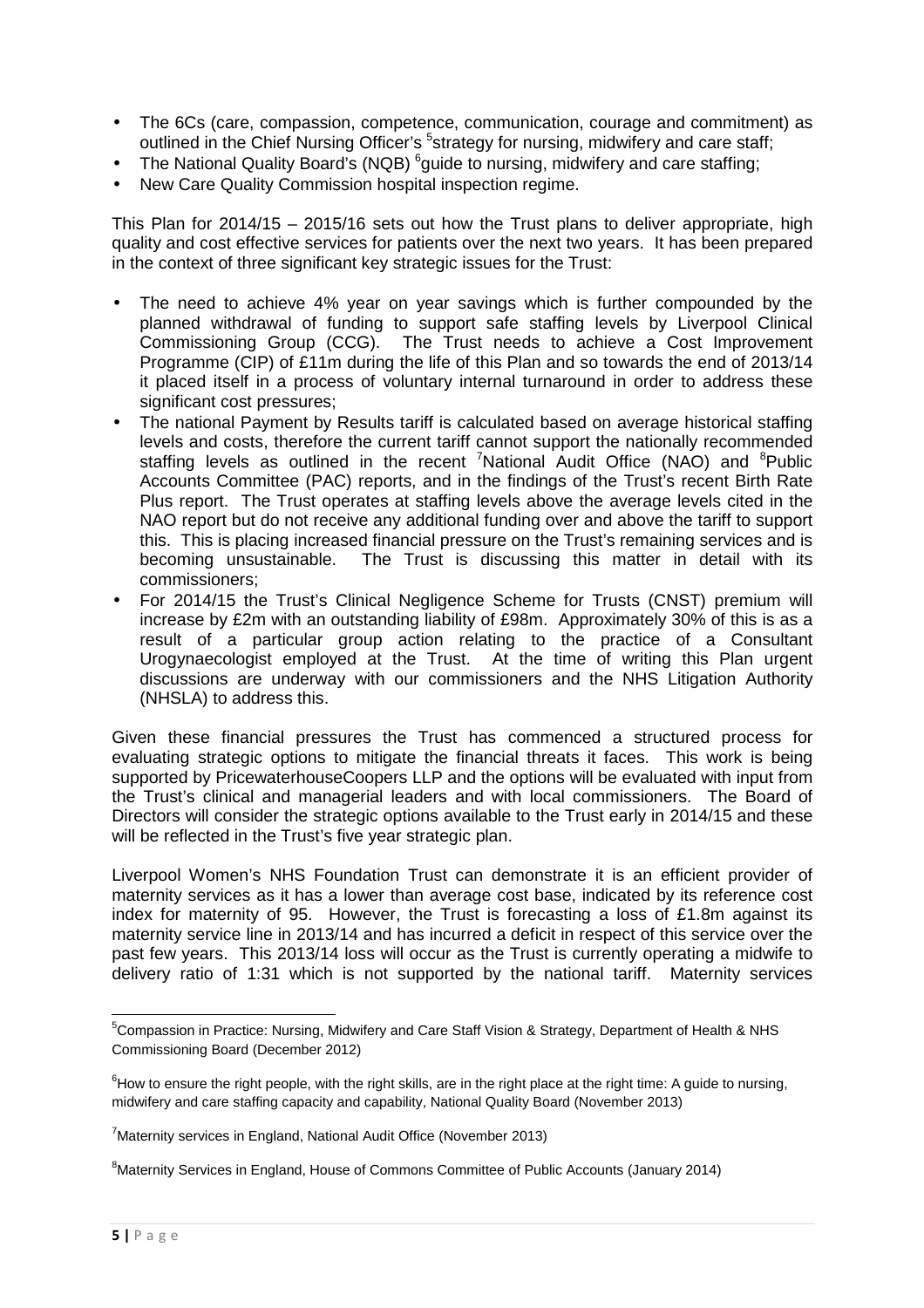comprises one of the small number of specialties provided by the Trust and thus represents a significant financial risk; unlike Trusts providing a wider range of specialties it is not possible for Liverpool Women's to offset gains and losses on tariff.

For a number of years the Trust has been seeking to influence the national tariff for maternity services and will continue to do so. In particular it has:

- Led the work of the NHS Women's Services Provider Alliance, a grouping of large maternity services providers from across England;
- Actively participated in the patient level costing work being led by Monitor;
- Been a member of the maternity tariff working party being led by NHS England and Monitor.

During 2012/13 the Trust co-Chaired a group (with Halton CCG) of maternity service providers and commissioners in Merseyside and Cheshire. The purpose of this group is to explore the potential redesign of maternity services on a networked basis, with one or more 'hub' units funded to provide 24/7 medical consultant cover and midwifery staffing levels commensurate with Birth Rate Plus recommendations. These hub units would provide support to other, 'spoke' units in the locality as well as admitting and providing care to high risk women from across Merseyside and Cheshire. This approach is supported by the recommendations outlined in the NAO report.

Such an approach to the development of maternity services, which aims to bring about safer and more cost effective care, may have implications for several units in the locality. It will require considerable engagement and consultation should any proposals for change be put forward as the group's work progresses. However, we are firmly of the view that Liverpool Women's NHS Foundation Trust is well placed to deliver such a model of care for the benefit of women, babies and families.

At the same time, we are encouraging a similar approach with respect to neonatal services.

#### **2.2 Patient numbers, population changes and market share and patient numbers**

#### **2.2.1 Patient numbers**

Our patient numbers for the last three financial years are shown below:

| <b>Patient numbers</b>          | <b>Notes</b> | 2011/12 | 2012/13 | 2013/14 |  |
|---------------------------------|--------------|---------|---------|---------|--|
| <b>Maternity (Births)</b>       |              | 8,232   | 8,141   | 8,000   |  |
|                                 |              |         |         |         |  |
| <b>Neonates</b>                 |              |         |         |         |  |
| Intensive Therapy Unit          |              | 3,729   | 3,412   | 3,168   |  |
| <b>High Dependency Unit</b>     |              | 2,959   | 3,027   | 2,935   |  |
| <b>Special Care</b>             |              | 10,696  | 8,970   | 8,369   |  |
| Sub total                       |              | 17,384  | 15,409  | 14,472  |  |
|                                 |              |         |         |         |  |
| Gynaecology                     |              |         |         |         |  |
| <b>Accident &amp; Emergency</b> |              | 12,187  | 11,684  | 11,414  |  |
| <b>Emergency Outpatients</b>    |              | 1,345   | 1,424   | 1,501   |  |
| Outpatients                     |              | 13,484  | 13,154  | 14,962  |  |
| <b>Electives</b>                | 3            | 5,157   | 5,010   | 5,236   |  |
| Sub total                       |              | 32,173  | 31,272  | 33,113  |  |
|                                 |              |         |         |         |  |
| <b>Gynaecology Oncology</b>     |              |         |         |         |  |
| Outpatients                     |              | 7,722   | 8,727   | 9,067   |  |
| <b>Electives</b>                |              | 791     | 950     | 955     |  |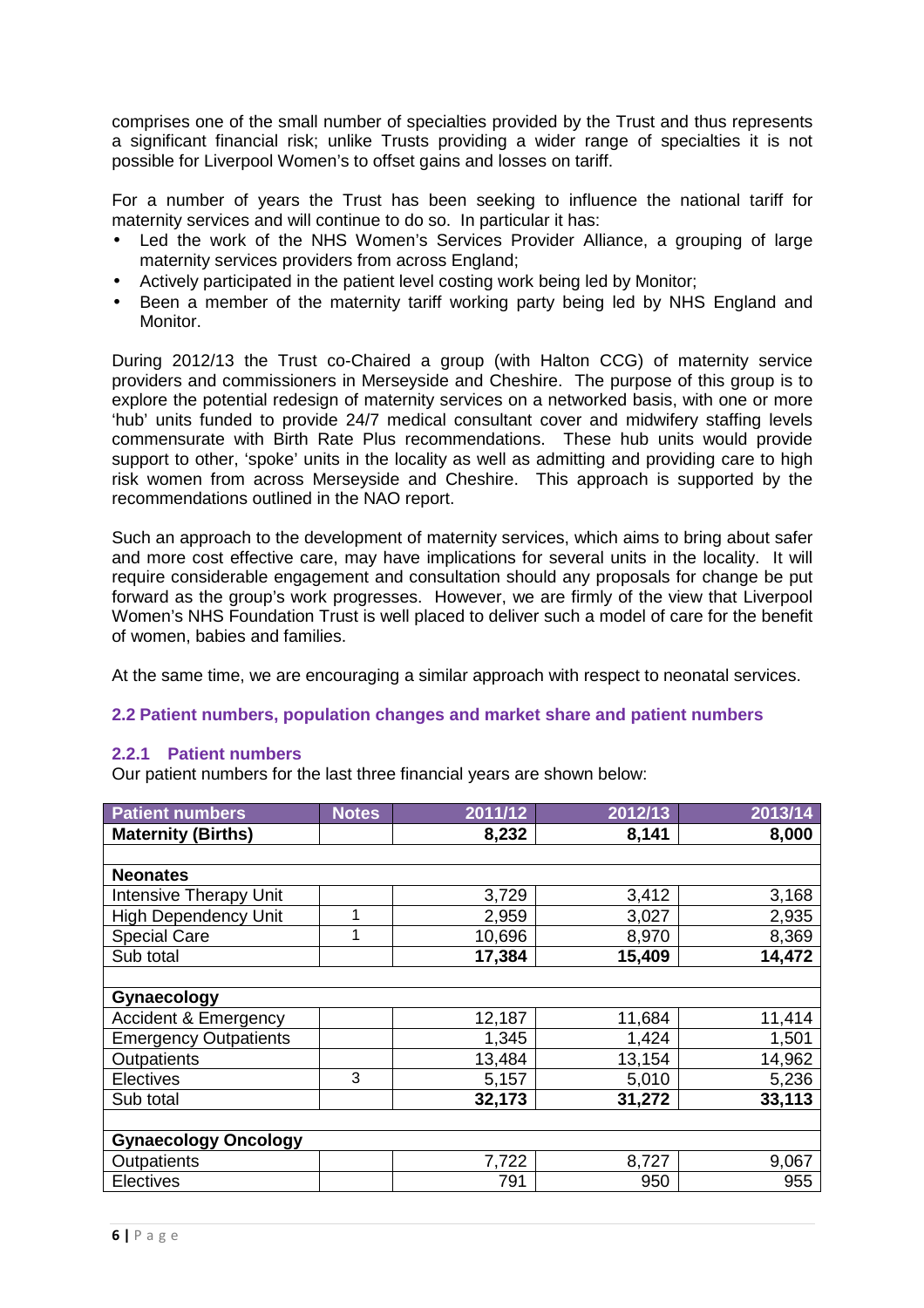| Sub total                                                                                                                 | 8,513 | 9,677 | 10,022 |
|---------------------------------------------------------------------------------------------------------------------------|-------|-------|--------|
|                                                                                                                           |       |       |        |
| <b>Reproductive Medicine</b>                                                                                              |       |       |        |
| Assisted<br>conception<br>cycles                                                                                          | 1,218 | 1,321 | 1,550  |
|                                                                                                                           |       |       |        |
| <b>Genetics</b>                                                                                                           |       |       |        |
| Outpatients                                                                                                               | 3,645 | 3,495 | 4,540  |
|                                                                                                                           |       |       |        |
| <b>Notes</b>                                                                                                              |       |       |        |
| - Reclassification in 2011/12 between High Dependency Unit and Special Care.<br>- Excludes termination of pregnancy.<br>3 |       |       |        |

Source: CDS

There are a number of notable trends in this information including the decrease in births and babies seen in Neonates. Across other specialties there is an increase in the number of patients with gynaecological cancer being treated, with the level and complexity of this patient group also increasing and therefore tariff associated with these patients. Our other gynaecological services continue to demonstrate growth, as does the number of patients receiving assisted conception and genetics care.

#### **2.2.2 Population changes**

The population profile and projections for Liverpool, St Helens and Knowsley – the areas primarily served by the Trust - is below:

| <b>District</b>       | 2010/11 | 2011/12 | 2012/13 | 2013/14 | 2014/15 | 2015/16 | 2020/21 |
|-----------------------|---------|---------|---------|---------|---------|---------|---------|
| Liverpool             | 465,700 | 465,030 | 464,360 | 463,690 | 463,020 | 462,350 | 459,000 |
| St Helens             | 175,400 | 176,060 | 176,720 | 177,380 | 178,040 | 178,700 | 182,000 |
| Knowsley              | 145,900 | 146,210 | 146,520 | 146,830 | 147,140 | 147,450 | 149,000 |
| <b>Total</b>          | 787,000 | 787,300 | 787,600 | 787,900 | 788,200 | 788,500 | 790,000 |
| Number of deliveries  | 11,431  | 11,592  | 11.777  | 11,781  | 11,786  | 11,790  | 11,813  |
| % deliveries of pop'n | 1.45    | 1.47    | 1.50    | 1.50    | 1.50    | 1.50    | 1.50    |

Source: Census

#### **2.2.3 Market share**

Data in respect of market share for maternity services over the past three years is below:

|                                                           | 2011/12                        |                        | 2012/13                        |                        | 2013/14                        |                        |
|-----------------------------------------------------------|--------------------------------|------------------------|--------------------------------|------------------------|--------------------------------|------------------------|
| Provider                                                  | <b>Number of</b><br>deliveries | <b>Mix of</b><br>total | <b>Number of</b><br>deliveries | <b>Mix of</b><br>total | <b>Number of</b><br>deliveries | <b>Mix of</b><br>total |
| Liverpool<br>Women's<br><b>NHS</b><br>Foundation<br>Trust | 8,323                          | 71.0%                  | 8,141                          | 69.1%                  | 8,000                          | 71.8%                  |
| St Helens &<br>Knowsley<br>Hospitals<br><b>NHS Trust</b>  | 3,360                          | 29%                    | 3,636                          | 30.9%                  | 3,144                          | 28.2%                  |
| Total<br>market                                           | 11,592                         | 100%                   | 11,777                         | 100%                   | 11,144                         | 100%                   |

Source: HES data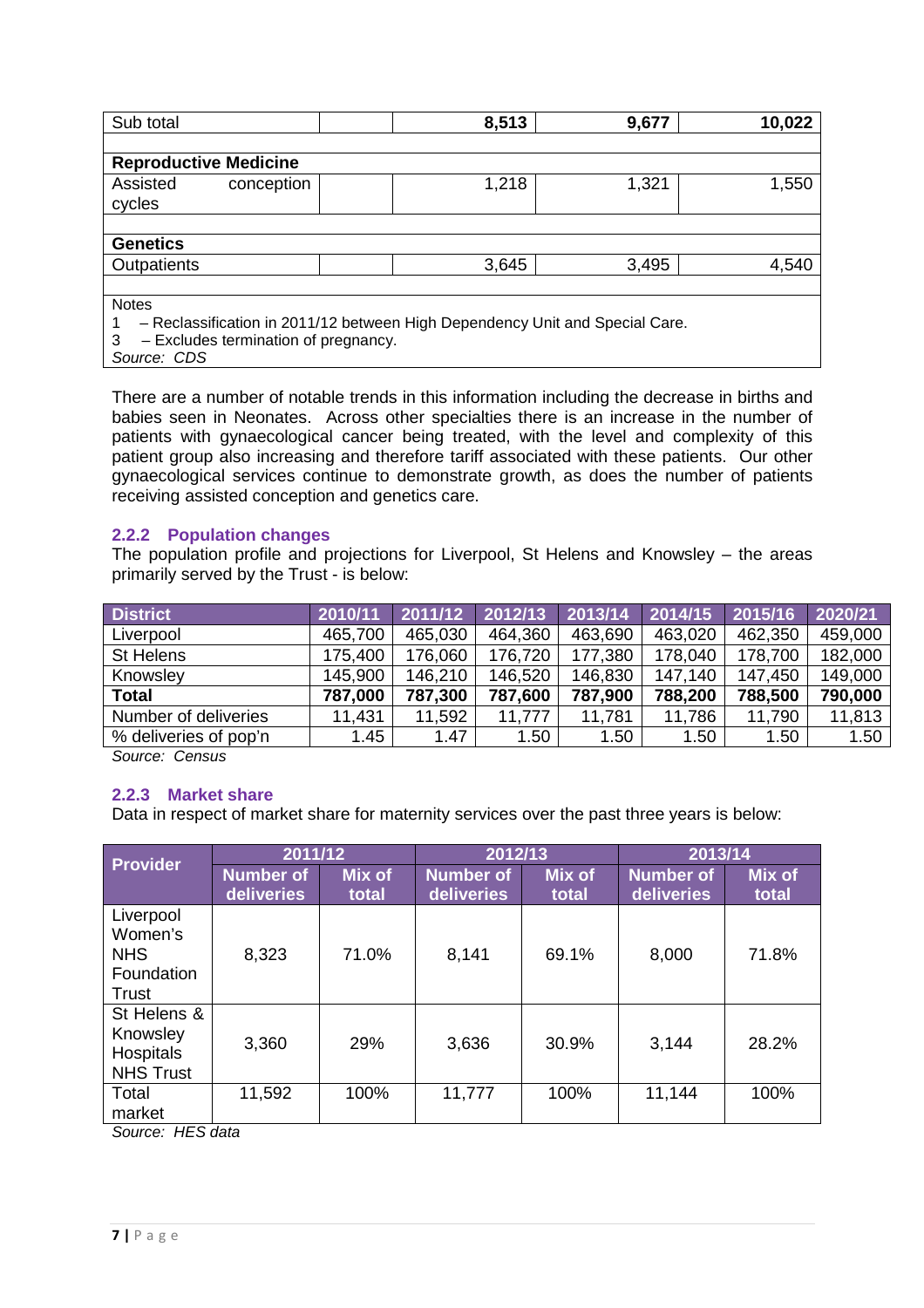There has been a reduction in birth rates within the region for 2013/14. It is expected that this will reverse to projected levels of previous Operational Plans and show an incremental increase. However the Trust has regained market share in-year from St Helens and Knowsley Hospitals NHS Trust which is the closest other provider of maternity care. As birth rates per head of population begin to increase over the next five years, the Trust plans to ensure a continuing growth in its market share.

The number of neonatal bed days has also reduced, in particular the Intensive Therapy Unit bed days. This reflects a significantly reduced level of out of area babies coming to the Trust's neonatal unit which results from local neonatal networks in other regional investing in local facilities, allowing babies to remain close to their families. . The cost base has not been reduced as the fall in bed days brings the service closer to nationally recommended staffing levels, this creates a pressure for the Trust of approximately £0.5m which we are currently negotiating with Commissioners.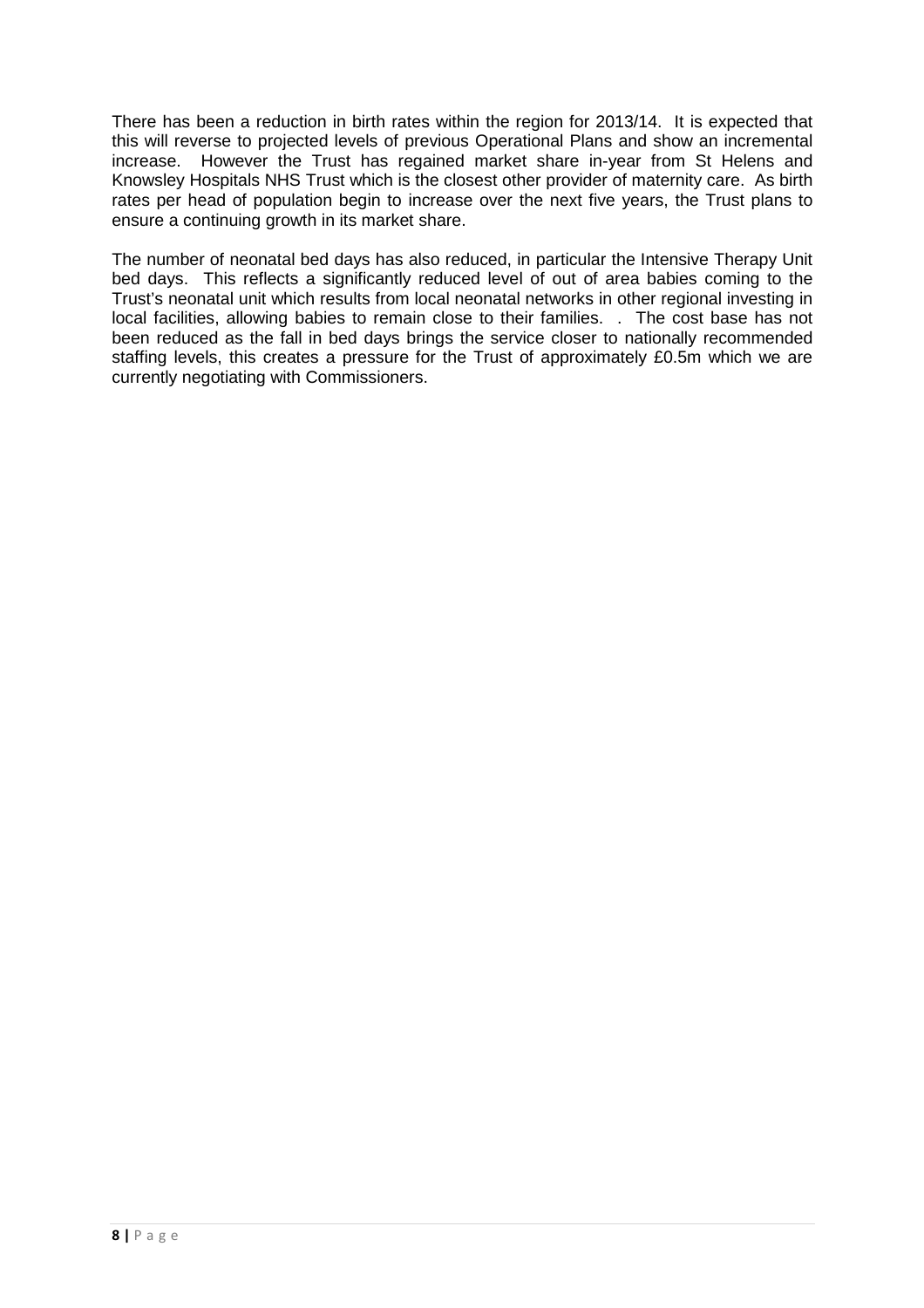#### **3. Vision, values and strategic direction**

Our **vision** is to be the recognised leader in healthcare for women, babies and their families.

The Trust's **values** support our vision:



In 2013/14 the Trust's Board of Directors reviewed and updated its stated strategic aims in support of this vision:

The Trust has **five strategic aims** which are the focus of our strategic direction:

- To develop a well-led, capable and motivated and entrepreneurial Workforce;
- To be *Efficient* and make best use of available resources;
- To deliver Safe services;
- To participate in high quality research in order to deliver the most Effective outcomes;
- To deliver the best possible Experience for patients and staff.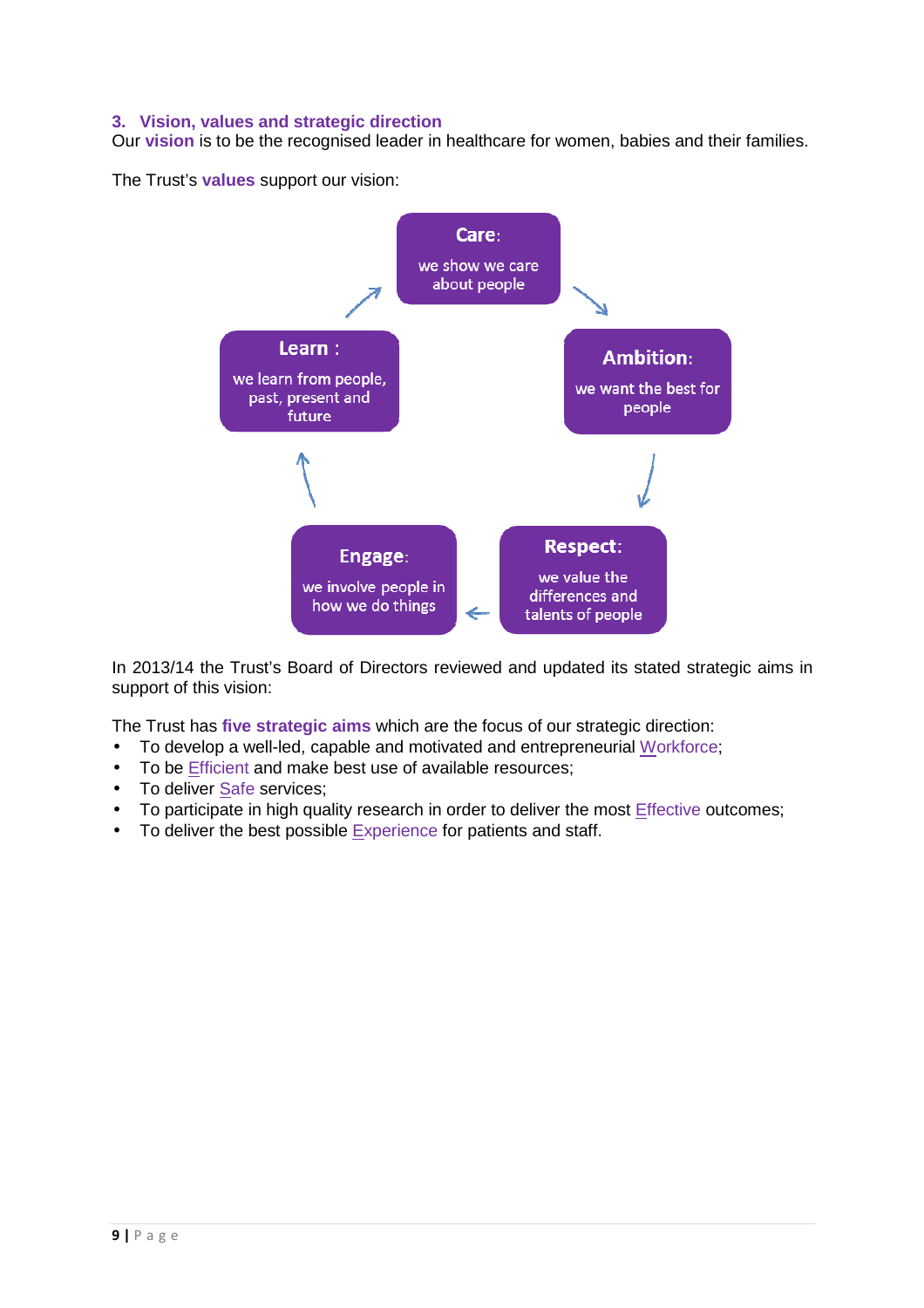#### **4. Short term challenge**

In common with most of the NHS the short term challenge facing the Trust is to continue to provide safe, high quality clinical care whilst achieving efficiencies, in order to remain clinically and financially viable. The Trust's short term challenge is:

- To achieve financial stability by continuing to operate in the mode of voluntary internal turnaround. This will be by designing and providing clinical and support services which continue to achieve clinical safety whilst operating at a reduced cost base;
- To exploit opportunities for growth. Achieved by generating additional income from geographical expansion of NHS services and from the provision of services to private patients;
- To strategically develop women's services across Cheshire and Merseyside;
- To consider the strategic options available to the Trust in the light of its CNST premium from 2014/15 and the impact of the maternity tariff on its ability to sustain safe staffing levels.

In order to meet this challenge the Trust adopted an internal turnaround approach towards the end of 2013/14, the emphasis of which was on compressing costs, growing income and engaging clinicians. This has given a sharper focus to delivery of the Trust's CIP.

The Trust is a partner in the Healthy Liverpool Programme which is being led by Liverpool Clinical Commissioning Group to ensure a health economy view of achieving greater health gains whilst making efficiencies. The challenges facing the local health economy are being defined trough the Programme.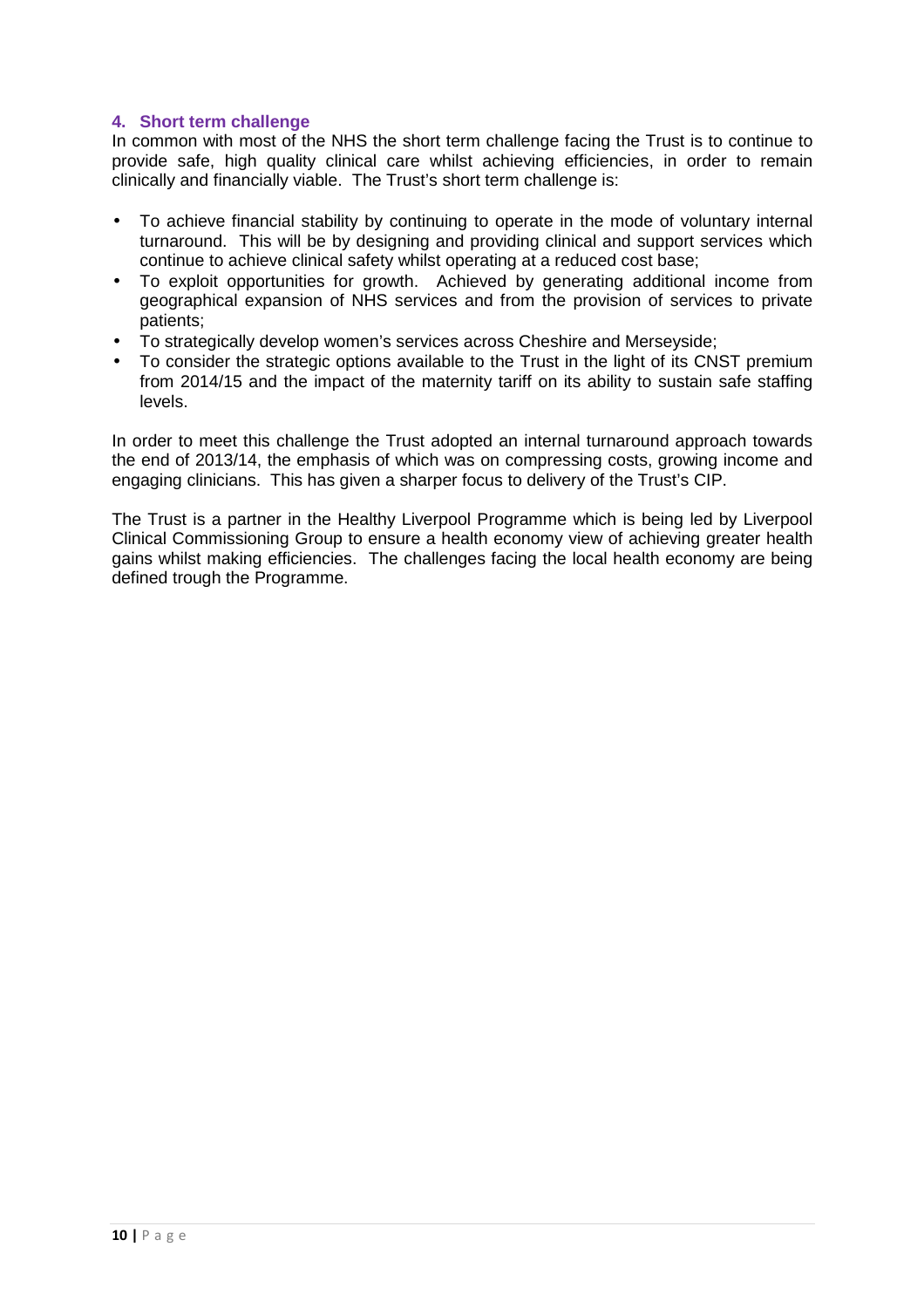#### **5. Operational requirements and capacity**

Our assessment of the activity and demand pressures and the inputs needed to address these over the life of this Plan is detailed below, by service line.

#### **5.1 Maternity (Births)**

The Trust remains of the view that the current maternity tariff does not cover the cost of providing services at the midwife to delivery ratio of 1:28 as recommended by the Royal College of Obstetricians and Gynaecologists (RCOG) and the Royal College of Midwives (RCM), nor 98 hour medical consultant cover in our delivery suite. This view is supported by the recently published NAO report into maternity services in England, which found:

- 73% of maternity units provide 60 hours of cover on labour wards, which does not meet the <sup>9</sup>RCOG recommended levels as outlined in 'Safer Childbirth';
- The average ratio of midwives to births across England in 2012/13 was 1:32.8, which is below the recommended level of 1:29.5, as outlined in the report. The report noted that to reach this recommended level a further 2,300 midwives would be required nationally at a cost of approximately £100m.

The Trust's midwife to birth ratio is 1:31 and to reduce this ratio to recommended levels would require significant investment. A move to a ratio of 1:29.5 would require investment of £1.5m per annum whilst a move to 1:25, as proposed in the Trust's recent Birth Rate Plus report (which takes into account patient acuity), would require investment of £3.6m. We will:

- Continue to influence the national tariff to support recommended staffing levels;
- Continue discussions with Liverpool CCG to ensure support for achieving safe staffing levels;
- Seek to develop a networked approach to services across Cheshire and Merseyside through the Strategic Clinical Network review;
- Complete a review of our maternity pathway, including community midwifery;
- Develop a private patient pathway;
- Develop an antenatal pathway for women who live out of area;
- Deliver improvements in patient outcomes, patient experience, productivity and market share in the local area, in particular growing market share in antenatal care;
- Reduce lengths of stay through better scheduling of pre-discharge new baby checks.

| <b>Maternity (Births) activity, inputs and key risks</b> |                                                                                                                                                                                                          |  |  |  |
|----------------------------------------------------------|----------------------------------------------------------------------------------------------------------------------------------------------------------------------------------------------------------|--|--|--|
| Forecast outturn 2013/14                                 | 8,000                                                                                                                                                                                                    |  |  |  |
| Activity projection 2014/15                              | 8,237                                                                                                                                                                                                    |  |  |  |
| Activity projection 2015/16                              | 8,237                                                                                                                                                                                                    |  |  |  |
| Inputs needed                                            | Refurbishment of the Midwifery Led Unit (included in capital<br>programme);<br>Recruitment of additional midwives based on increase in<br>$\bullet$<br>activity and availability of funding (see above). |  |  |  |
| Key risks                                                | Ability to retain safe staffing levels;<br>$\bullet$                                                                                                                                                     |  |  |  |
|                                                          | Loss of market share.                                                                                                                                                                                    |  |  |  |

#### **5.2 Neonates**

The commissioning of neonatal services transferred to NHS England in 2013/14. The Trust has self assessed against the national specification and this has been validated by Specialist Commissioners. The service is working with Specialist Commissioners to demonstrate compliance with British Association of Perinatal Medicine (BAPM) guidelines in 2014/15.

 $\overline{a}$ 

<sup>&</sup>lt;sup>9</sup> Safer Childbirth: Minimum Standards for the Organisation and Delivery of Care in Labour (October 2007)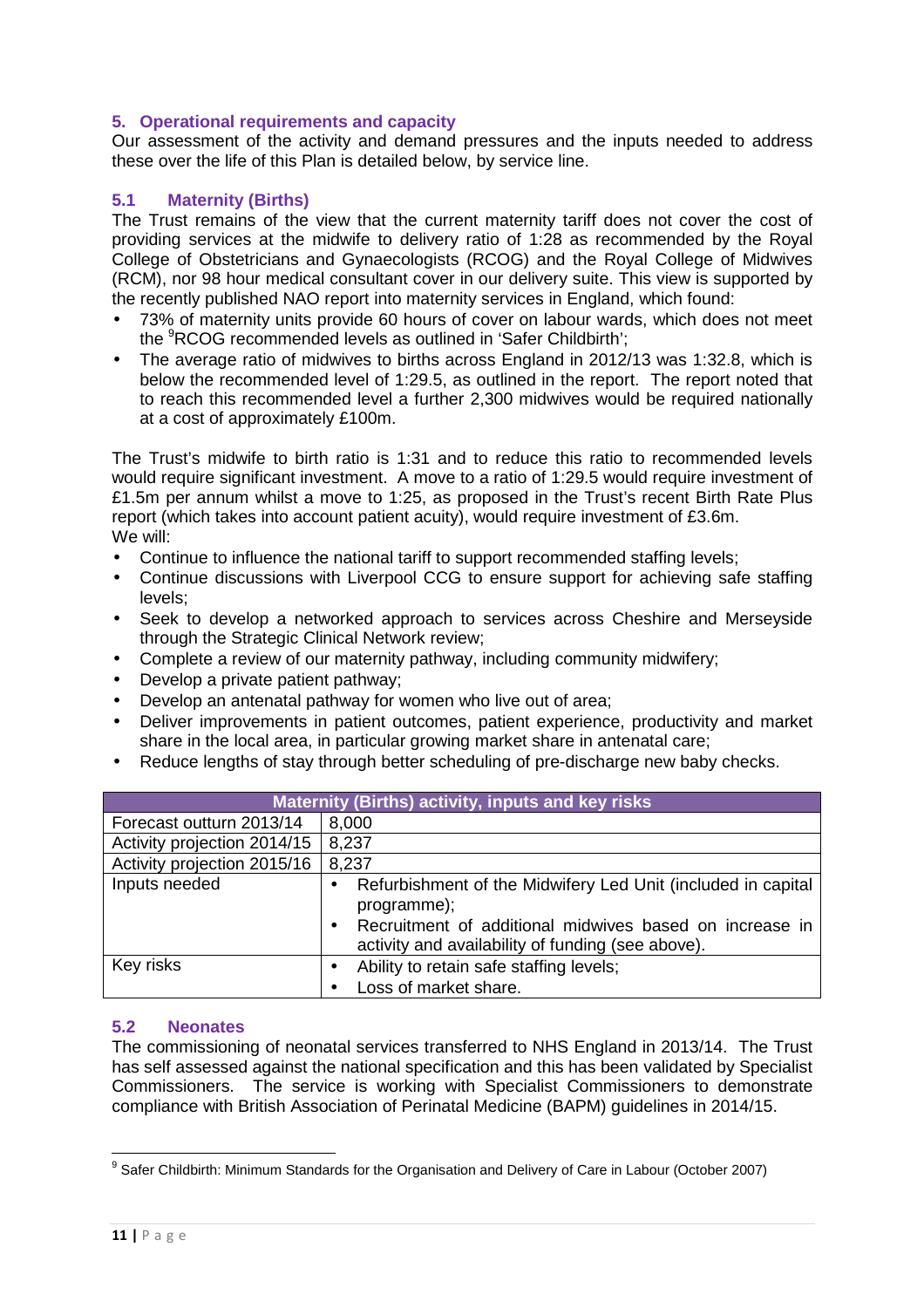Currently there are two level three neonatal units in very close geographical proximity. The Operational Delivery Network has been charged by Specialist Commissioners with reviewing the neonatal capacity for the Cheshire and Merseyside Region. This work is in its infancy and timescales and action plans have yet to be confirmed. However the Trust will actively contribute to the neonatal network review.

We will:

- Put in place firm plans with Alder Hey Children's NHS Foundation Trust to support neonates who need to undergo surgery on the Alder Hey site;
- Implement a revised programme of BCG vaccination:
- Improve accommodation for parents of neonates;
- Extend the neonatal transport team to reach across to Wales;
- Review the ophthalmology service for newborns.

| Neonates activity, inputs and key risks                                         |                                                                                                            |  |  |  |
|---------------------------------------------------------------------------------|------------------------------------------------------------------------------------------------------------|--|--|--|
| Forecast outturn 2013/14                                                        | 14,472                                                                                                     |  |  |  |
| Activity projection 2014/15                                                     | 14,262                                                                                                     |  |  |  |
| Activity projection 2015/16                                                     | 14,262                                                                                                     |  |  |  |
| Inputs needed<br>Recruitment of staff linked to projected increase in activity; |                                                                                                            |  |  |  |
|                                                                                 | Replacement neonatal transport cots;<br>$\bullet$                                                          |  |  |  |
|                                                                                 | Refurbishment of accommodation for parents on neonates.                                                    |  |  |  |
| Key risks                                                                       | provide<br>of suitably skilled clinician<br>Availability<br>to<br>$\bullet$<br>ophthalmology service;      |  |  |  |
|                                                                                 | Outcome of network discussions in respect of neonatal cots<br>$\bullet$<br>across Cheshire and Merseyside. |  |  |  |

#### **5.3 Gynaecology**

The Trust will continue to provide high quality gynaecology service for local women and, in respect of gynaecological oncology, for women from across Cheshire and Merseyside. During the life of this plan we will:

- Ensure our gynaecological cancer services continues to be a centre of excellence and aims for year-on-year improvement in cancer survival rates;
- Consolidate the additional activity seen in 2013/14 for our gynaecological services;
- Grow further our ambulatory model for gynaecology, based on best practice tariff, which will deliver productivity gains in 2014/15;
- Reduce lengths of stay through the use of laparoscopic procedures;
- Further develop our adolescent gynaecology service in collaboration with Alder Hey Children's NHS Foundation Trust;
- Grow our colposcopy service by providing this service to women previously seen at the Royal Liverpool and Broadgreen University Hospital NHS Trust, following agreement with that Trust:
- Redesign our gynaecology outpatient service in order to achieve enhanced patient experience and greater productivity;
- Further extend services to the Wirral locality after securing a contract for services with a local CCG;
- Develop and market the range of specialist services provided by the Trust;
- Contribute to the discussion to establish a cancer centre on the site of the Royal Liverpool University Hospital NHS Trust.

| <b>Gynaecology activity, inputs and key risks</b> |           |  |  |
|---------------------------------------------------|-----------|--|--|
| Forecast outturn 2013/14                          | l 104.795 |  |  |
| Activity projection 2014/15   104,552             |           |  |  |
| Activity projection 2015/16   104,552             |           |  |  |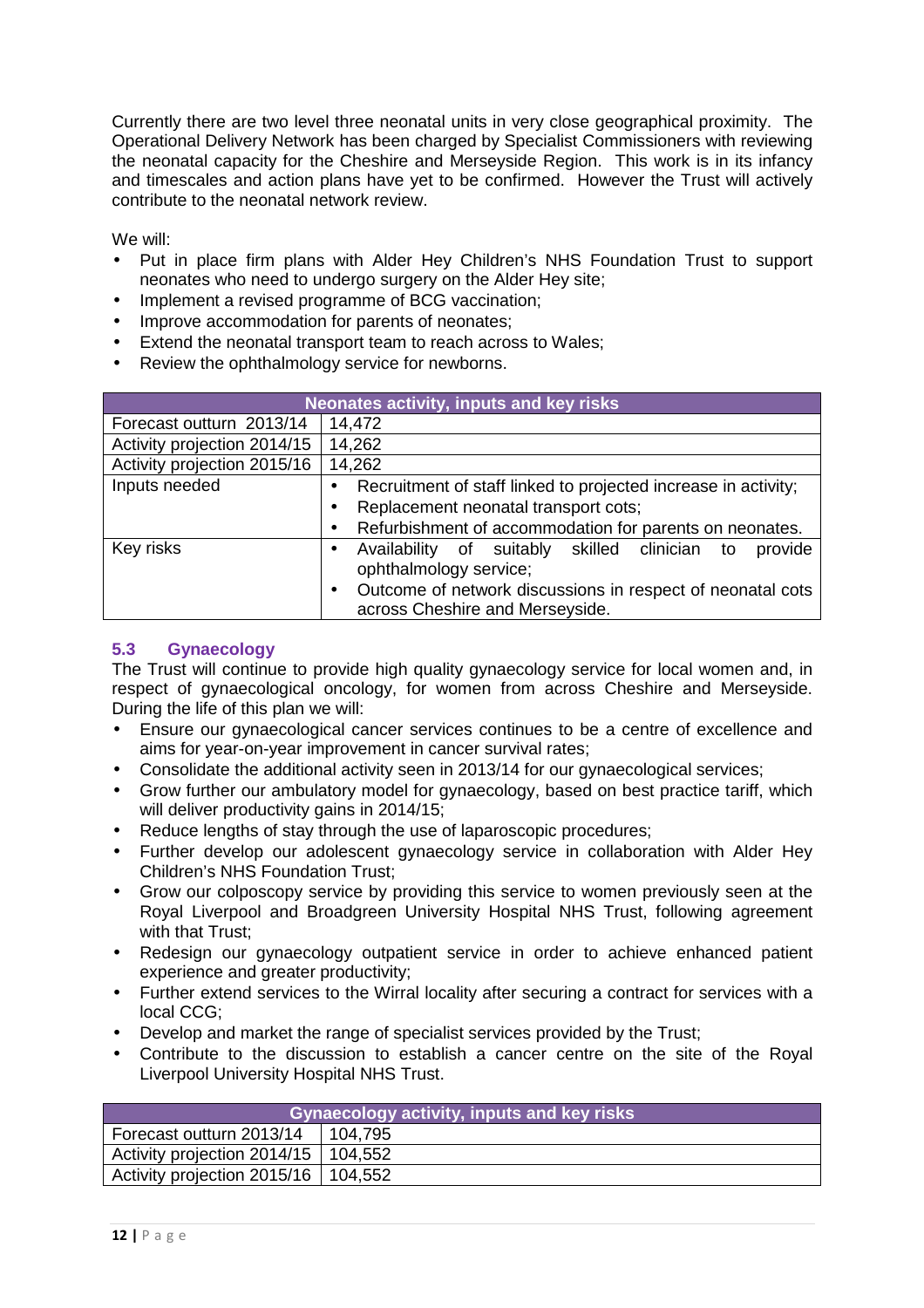| Inputs needed | Relocation of Emergency Room (included in<br>programme).                                                         |                                                                                                   |  | capital |
|---------------|------------------------------------------------------------------------------------------------------------------|---------------------------------------------------------------------------------------------------|--|---------|
| Key risks     | Growth slows or halts;<br>$\bullet$<br>• Transfer of services away from hospital and into community<br>settings; | Development of cancer centre on the site of the Royal<br>Liverpool Hospital University NHS Trust. |  |         |

#### **5.4 Reproductive Medicine**

The service will be expanded during the period of this plan in order to capitalise on the specialist skills and significantly better than average outcomes for patients. Business cases for development opportunities in North Manchester, London and overseas were approved by the Trust's Board of Directors in 2013/14. Implementation of these schemes will begin in Q2 2014/15. This service expansion is projected to make a significant contribution to the Trust's surplus.

We will:

- Grow our NHS and private patient provision at the Hewitt Fertility Centre (HFC) on the site of Liverpool Women's Hospital and the HFC in Knutsford, Cheshire;
- Expand our NHS and private care via partnerships with Wrightington, Wigan and Leigh NHS Foundation Trust and King's College Hospital NHS Foundation Trust;
- Establish a service in the Kingdom of Saudi Arabia in collaboration with Interhealth Canada.

|                             | <b>Reproductive Medicine activity, inputs and key risks</b>                                                                                                                                          |
|-----------------------------|------------------------------------------------------------------------------------------------------------------------------------------------------------------------------------------------------|
| Forecast outturn 2013/14    | 2,123                                                                                                                                                                                                |
| Activity projection 2014/15 | 2,300                                                                                                                                                                                                |
| Activity projection 2015/16 | 2,300                                                                                                                                                                                                |
| Inputs needed               | Additional staff resource across disciplines to support<br>planned growth in the UK and abroad;<br>Capital investment in clinical equipment and technology.                                          |
| Key risks                   | Competition, primarily from private providers;<br>Availability of workforce and potential loss of clinical<br>expertise to competitors;<br>Demand may increase faster than capacity can be provided. |

#### **5.5 Genetics**

The Trust is a key partner and driver for North West Coast Genomic Healthcare (NWCGH), a new entity driven by Liverpool Health Partners and supported by the North West Coast Academic Health Sciences Network. NWCGH will co-ordinate and drive key service and academic deliverables for the North West Coast to be a national and international leader in genomics.

We will:

- Offer brand new bespoke neurological tests using Next Generation Sequencing which increases the income of the genetics laboratories;
- Offer new testing on microarrays for adults with learning difficulties, for patients with undiagnosable leukaemia using conventional methods and Pre-implantation Genetic Screening for women undergoing In Vitro Fertilisation;
- Integrate our cytogenetics and molecular genetics laboratories to improve responsiveness and efficiency
- Strengthen the genetics' service research activity and portfolio.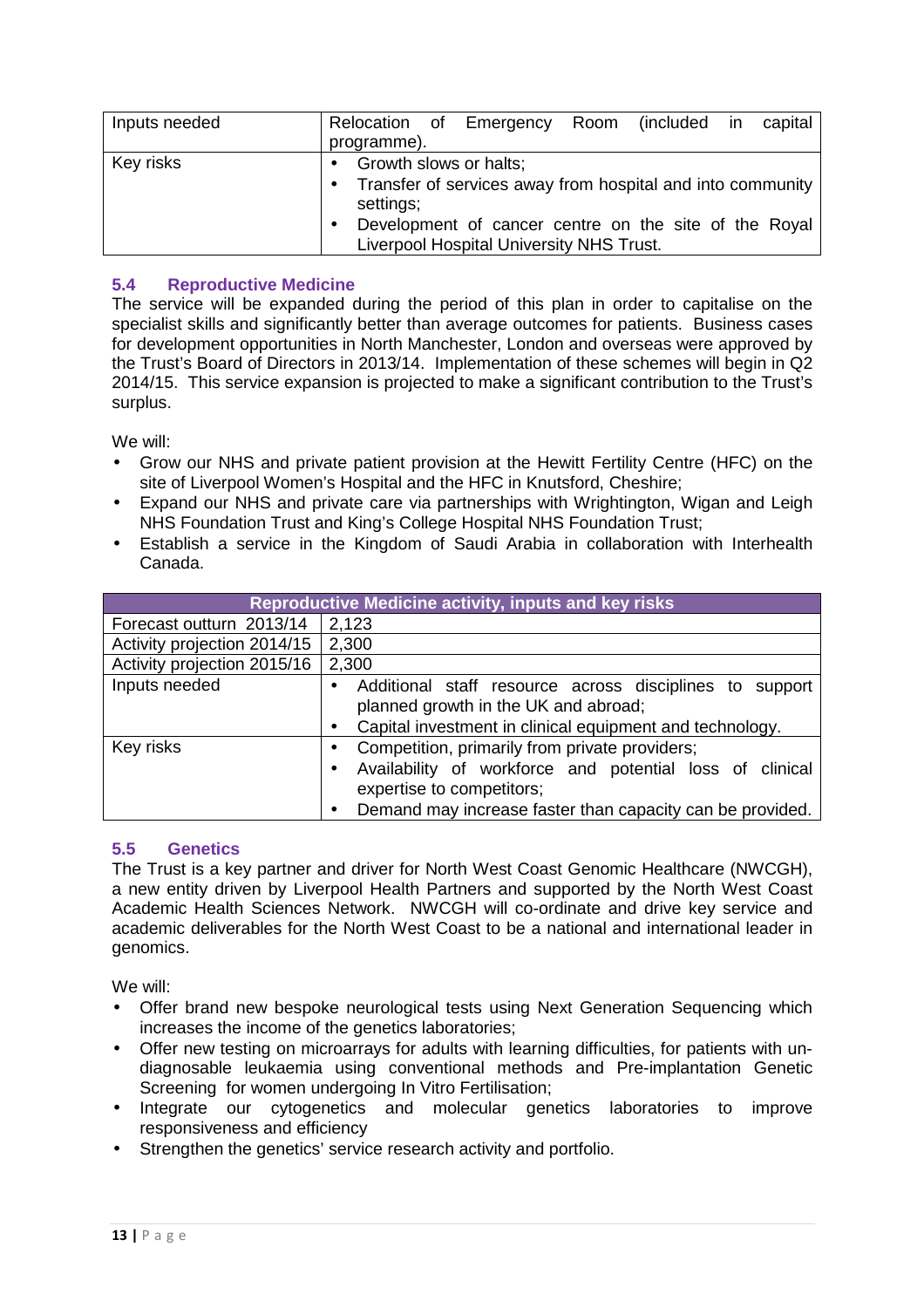| <b>Genetics activity, inputs and key risks</b> |                                                          |  |  |  |  |
|------------------------------------------------|----------------------------------------------------------|--|--|--|--|
| Forecast outturn 2013/14                       | 3,064                                                    |  |  |  |  |
| Activity projection 2014/15                    | 3,034                                                    |  |  |  |  |
| Activity projection 2015/16                    | 3,034                                                    |  |  |  |  |
| Inputs needed                                  | Additional staff resource, including research expertise; |  |  |  |  |
|                                                | Capital investment in new technologies.<br>$\bullet$     |  |  |  |  |
| Key risks                                      | Reconfiguration of laboratories;                         |  |  |  |  |
|                                                | Competition from private providers;<br>$\bullet$         |  |  |  |  |
|                                                | Availability of workforce;                               |  |  |  |  |
|                                                | North West Genomic strategy not successful.              |  |  |  |  |

#### **5.6 Across services lines**

We will:

- Improve productivity within existing services:
	- o Complete a review of theatre utilisation;
	- o Improve procurement processes;
	- o Collaborate with social services in respect of safeguarding;
	- o Reconfiguration of workforce to enhance patient safety and increase efficiency;
	- o Conclude the tender of the Trust's pharmacy service;
	- o Conclude review of pathology services;
	- o Review Service Level Agreements.
- Deliver the right care in the right setting:
	- o Care closer to home including ambulatory gynaecology;
	- o Establish a direct access imaging service for patients via local General Practitioners;
	- o Collaborate with commissioners and providers across Mersey and Cheshire to develop networked services which will achieve 24/7 cover in obstetrics and gynaecology and appropriate level three neonatal care provision;
	- o Review the services currently provided in the North of Liverpool from the site of Aintree University Hospitals NHS Foundation Trust
	- o Review physiotherapy and dietetics services.
- Develop new ways of delivering care:
	- o Research and development into endometriosis and other women's health conditions as part of our collaboration with the University of Liverpool's Centre for Women's Health Research;
	- o Strengthen research in our reproductive medicine service to ensure our HFC remains at the forefront of clinical developments, and in our genetics service;
	- o Grow the Trust's research portfolio with an emphasis on translational research.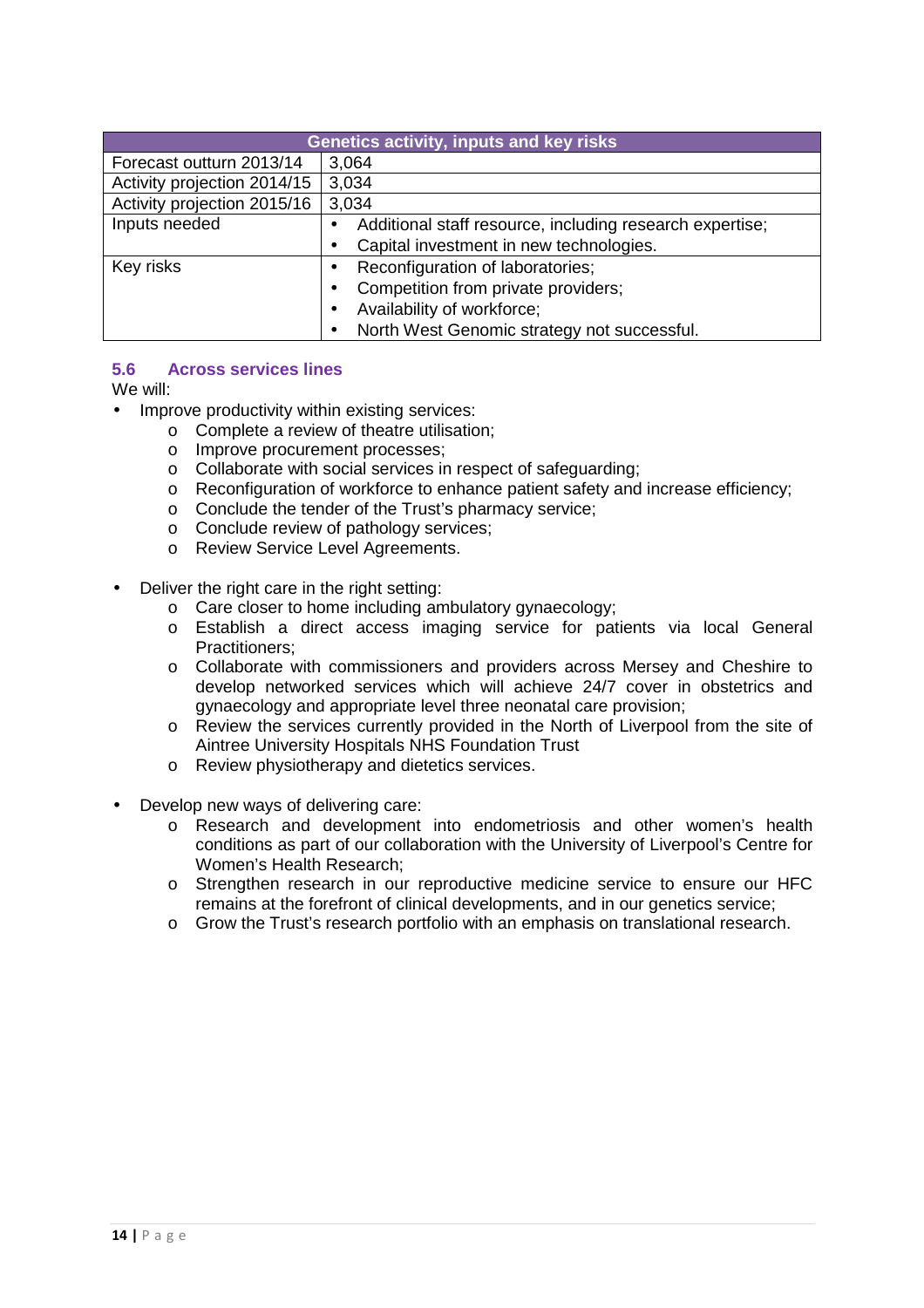#### **6. Quality, safety and patient experience plans**

#### **6.1 National and local commissioning priorities**

The Trust's quality plans to meet its short term challenges align with those set nationally and by the local health economy, with local priorities and plans influenced by the Healthy Liverpool Programme. Liverpool CCG has so far advised that significant change to commissioning priorities for 2014/15 is not expected, but discussions between local CCGs is ongoing. Our performance against national and local quality targets, including CQuINS, will continue to be monitored by the Board and its relevant assurance Committees.

#### **6.2 Quality goals**

Our quality strategy covers the period  $2013 - 2018$  and sets out key priorities for quality improvement and how those improvements will be delivered. They are:

To deliver **Safe** services by ensuring no patients are harmed whilst in our care.

- VTE assessment 90% compliance;
- Reduce gynaecology surgical site infections;
- Incidence of multiple pregnancy maintained at 10%;
- Reduce number of babies born with Apgar scores < 4 at more than 34 weeks gestation;
- Reduce number of instances of Cord Ph< 7.00 at delivery;
- Zero incidence of MRSA and Clostridium difficile;
- Reduction in severity of medication errors.

To deliver the most **Effective** outcomes by ensuring care is evidence based and complies with best practice:

- Reduce readmission rates in gynaecology;
- Reduce HSMR in Gynaecology;
- Biochemical pregnancy rates in IVF, ICSI, and FET to be within recommended limits;
- Reduction of brain injury in preterm infants;
- Perinatal mortality comparative to national average;
- Stillbirth rate comparative to national average:
- Nursing and Midwifery Indicators at 90% compliance.

To deliver the best possible **Experience** for patients and staff:

- 100 % of patients recommend us in the family friends test;
- Staff survey results in upper quartile;
- Patient satisfaction surveys in upper quartile;
- Excellence in Patient Led Assessments of Care Environments (PLACE);
- One to one care in established labour 100% of the time;
- Women receiving pain relief of choice 100% of the time.

To deliver **Innovative** services to patients:

- Ensuring that Liverpool Women's maintains and enhances its Research and Development profile;
- Ensuring that Liverpool Women's is involved on the development of innovative practice;
- Ensuring that Liverpool Women's is at the cutting edge of introducing innovative practice.

Each year, through our Quality Account, we will report on performance against our agreed priorities. Through this process we will also set out our improvement priorities, with measurable targets for the forthcoming years.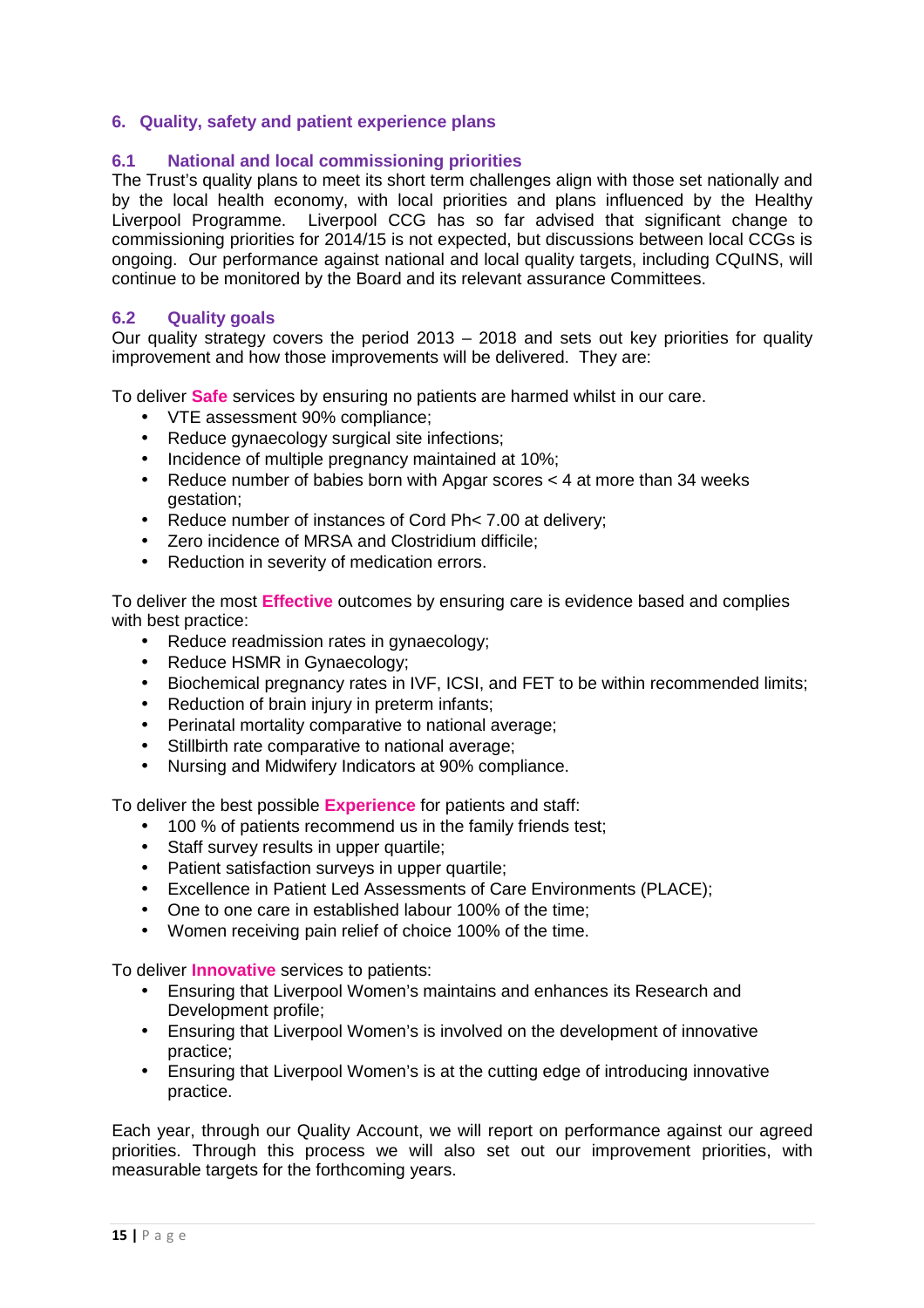Additionally the Trust is committed to maintaining excellent performance against minimum national standards. This includes unconditional registration with the Care Quality Commission, accreditation with professional registration bodies such as the Human Fertilisation and Embryology Authority, achievement of national choice and access targets and excellent results when assessed against PLACE standards. 2014 will see the launch of the Trust's Nursing and Midwifery Strategy which will support our staff to consistently deliver excellent care.

#### **6.3 Existing concerns and plans to address them**

The Care Quality Commission (CQC) made an unannounced visit to the Trust in July 2013. Its report of the visit was published in September 2013 and included three concerns:

| <b>Outcome</b> | <b>Standard not being met</b>                                                                                  | <b>Patient impact</b> | <b>Verdict</b> |
|----------------|----------------------------------------------------------------------------------------------------------------|-----------------------|----------------|
| $\overline{4}$ | People should get safe and appropriate<br>care that meets their needs and supports<br>their rights             | Minor                 | Action needed  |
| 13             | There should be enough members of staff<br>to keep people safe and meet their health<br>and welfare needs      | Moderate              | Action needed  |
| 14             | Staff should be properly trained and<br>supervised, and have the chance to<br>develop and improve their skills | Minor                 | Action needed  |

All of the issues identified by the CQC which resulted in their concerns were already known to the Trust and action plans were already in place and in various stages of implementation.

An updated action plan in response to the CQC's report, reflecting their feedback was provided to them also in September 2013. Since that visit:

- Staffing levels in our Maternity Assessment Unit (MAU) have been brought up to full establishment;
- Close monitoring of patient arrival and assessment times has been established;
- Medical cover is available for the MAU, provided by a Registrar via 24/7 bleep;
- A process for escalation in the event that triage is not conducted within the target time has been established;
- If the requirement for triage and medical treatment, if needed, within 2 hours is not met, this is escalated to consultant level for prioritisation. The maternity service also have an escalation policy in place for alerting the relevant senior managers, taking appropriate action and facilitating consistent decision making in relation to diverting patient from the maternity service;
- Individual areas within maternity have devised their own mechanisms for safeguarding staff breaks and a designated workforce tool has been introduced for use on each shift;
- Completion of mandatory training and Personal Development Reviews has significantly improved
- Executive visibility in the area has been very focussed and regular.

Liverpool CCG visited the Trust in March 2013 to conduct a Quality Review, in response to whistle-blower concerns they received relating to staffing, filing backlogs and the management of serious incidents. The Trust drew up an action plan in respect of concerns following the visit. The CCG revisited the Trust in mid-February 2014 when just two tasks from the action plan remained outstanding. The Pathology Steering Group is overseeing work in relation to the action plan and this is scheduled to conclude at the end of April 2014 when paper-based and electronic reporting of investigation results will run concurrently prior to cessation of paper-based reporting on 1 May 2014.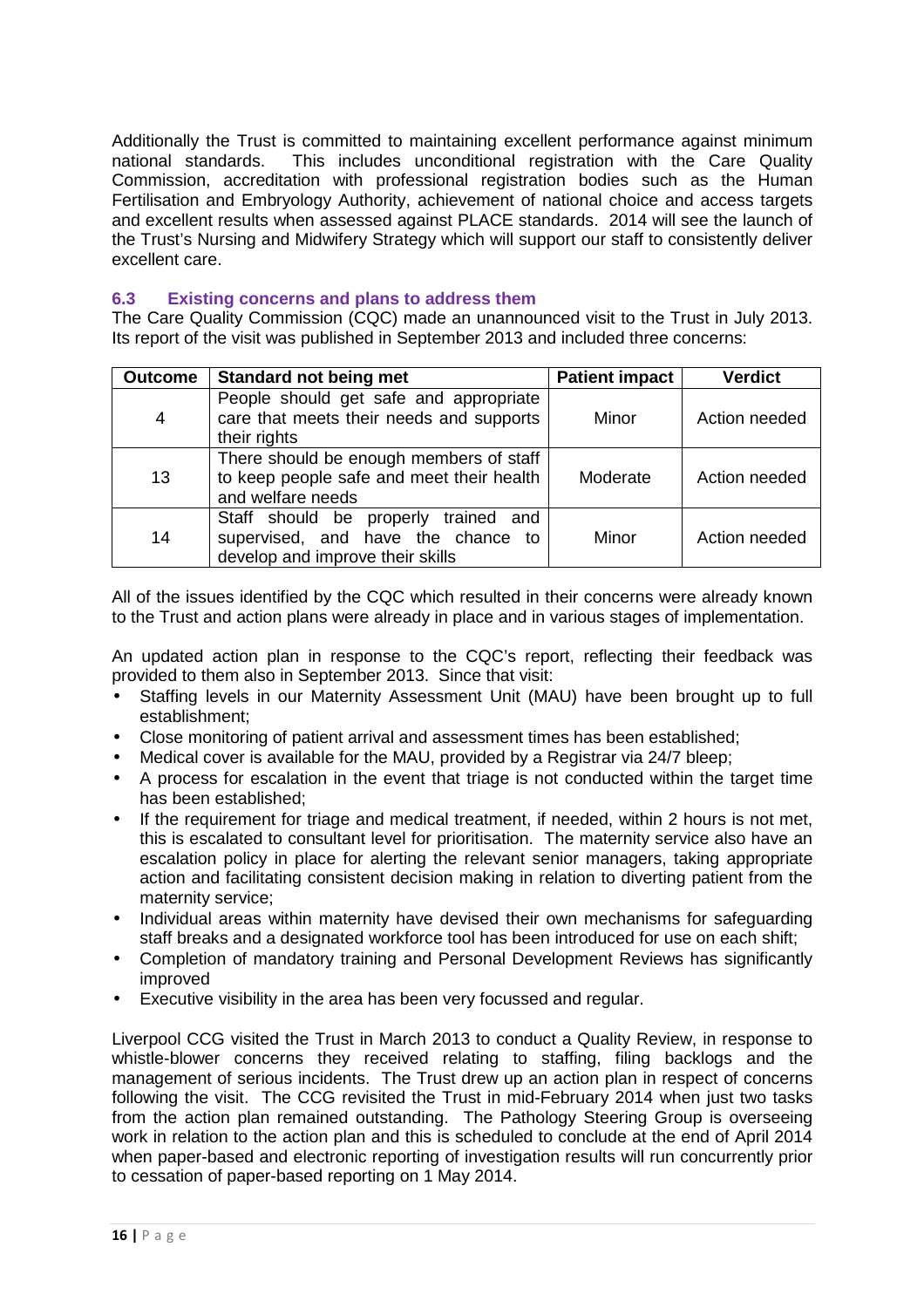Progress in respect of the action plans prepared following the CQC and CCG visits is monitored by the Board and its Governance and Clinical Assurance Committee, which receives reports from the Trust's Clinical Governance Committee.

The CCG have been complimentary on the culture of the Organisation in relation to identification and management of Serious Incidents, recognising the significant progress made over the past few years. Commendation, particularly in relation to openness, transparency, willingness to learn and improve, has been noted. The focus for 2014/15 will be on testing whether changes have been embedded.

#### **6.4 Key quality concerns inherent in the Plan**

In common with the rest of the NHS the Trust faces the challenge of achieving both quality and efficiency. To support delivery of its CIP, all schemes undergo a Quality Impact Assessment prior to their approval by the Medical Director and the Director of Nursing, Midwifery and Operations. In addition cross organisational challenge is encouraged through the Services Sustainability Board chaired by a Clinical Director

#### **6.5 How the Board derives assurance on the quality of its services**

The Board has in place a scheduled programme of business to ensure it receives appropriate assurance from its Committees in relation to service quality. These come in particular from its Governance and Clinical Assurance Committee (to which the Trust's Clinical Governance Committee reports) and its Finance, Performance and Business Development Committee. Committee work programmes ensure receipt of assurances and exception reports from across the governance structure.

Reports in respect of serious untoward incidents, complaints, litigation, incidents and Patient Advice and Liaison Service contacts are regularly received by the Board as are operational performance reports detailing compliance with national and local targets. Each Board meeting begins with a patient story which is told by the patient or family themselves, a clinician who cared for them or by the Director of Nursing, Midwifery and Operations on their behalf. And the findings of the national and local patient surveys are reported to the Board as are details of the Trust's nursing and midwifery indicators. We have fully implemented the Friends and Family Test and have established a robust system to ensure feedback is captured and acted upon to improve services for patients and their family. A review of the patient experience function is planned for Quarter 1 of 2014/2015 with investment in a Head of Patient Experience to ensure strategic oversight is provided for this vital function.

The Board has welcomed the Quality Governance Framework which will further drive its focus on quality during the life of this Plan.

#### **6.6 What the quality plan means for the workforce**

It is a nationally recognised challenge to deliver safe maternity services within current tariff. Liverpool Women's NHS Foundation Trust has been lobbying to influence appropriate resource for safe staffing in maternity for a number of years. The recently published National Audit Office report supported the views put forward by the Trust. We continue to subsidise maternity services from other sources and are looking to longer term strategic solutions.

A comprehensive review of the Trust's nursing and midwifery workforce was completed in March 2014. It took full account of the latest guidance from the National Quality Board (NQB) which provides clarity in respect of safe staffing levels and also sets out recommendations which the Trust is responding to.

The Trust's response includes full implementation of the supervisory status of all ward and department managers from April 2014, to enable closer monitoring and scrutiny of quality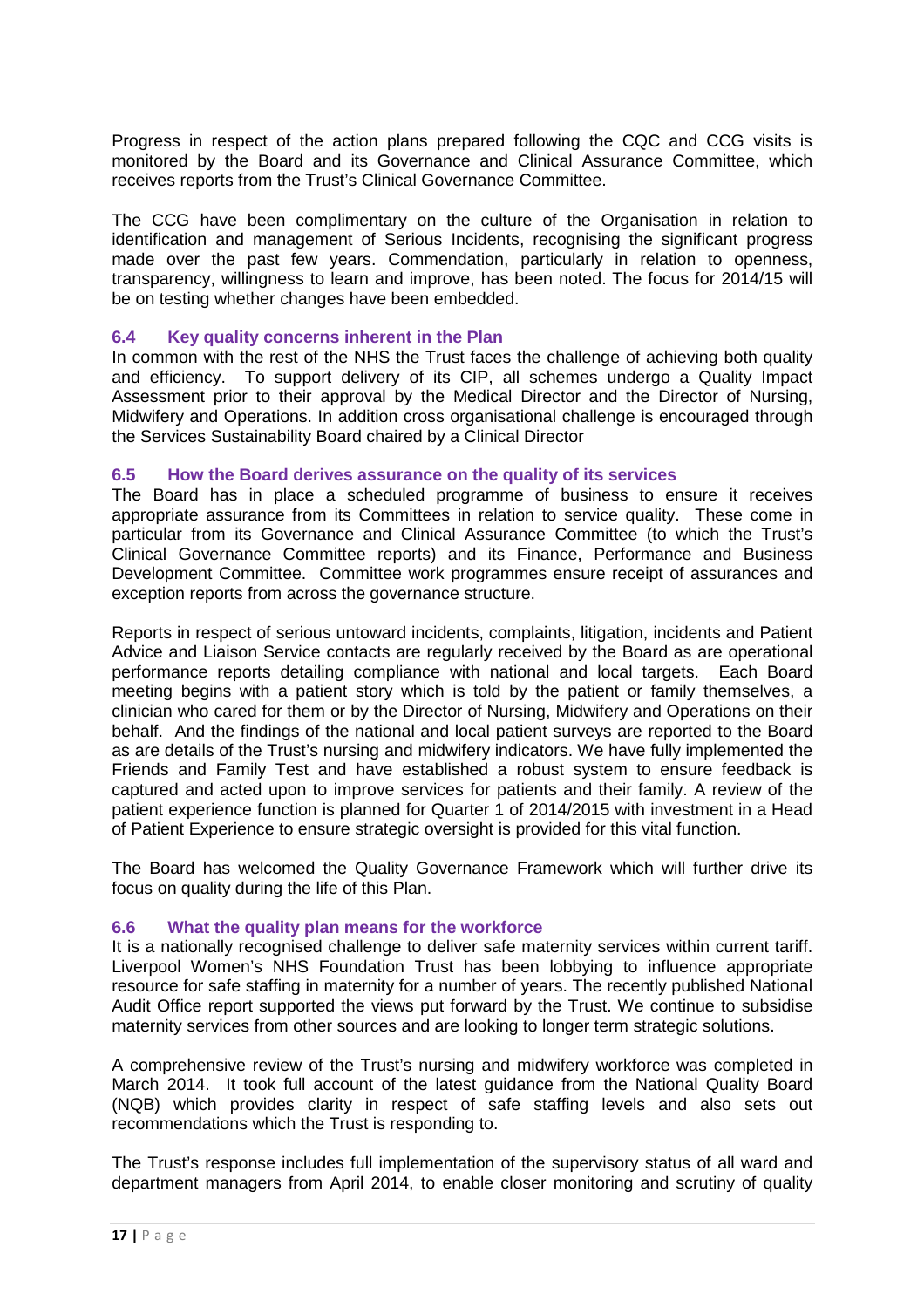and safety in ward and department areas. It also includes a review of establishment uplifts to ensure appropriate backfill is available for education, training and annual leave, and a review of all clinical areas which draws on nationally recognised and evidence based staffing tools, benchmarking and professional judgement. A particular focus has been placed on maternity staffing levels, with a review of every area in our maternity services and on every shift.

All proposed actions in respect of the Trust's workforce have been supported by an independently conducted Quality Impact Assessment, performed by our Governance Team, that staffing levels are safe and efficient.

Staffing key performance indicators for Ward to Board reporting each month will also be introduced, as recommended by the NQB. These include one-to-one care in established labour in all intrapartum areas 98% of the time, a registered nurse to patient ratio no greater than 1:8 in gynaecology inpatient areas, and the number of breaches of the Trust's neonatal staffing ratio per month.

Investment has been made in an e-rostering system which will be in place throughout the Trust by August 2014.

#### **6.7 Response to Francis, Keogh and Berwick**

Our focus on responding to the recommendations contained in the Francis, Berwick and Keogh reports which are relevant to the Trust will continue, with progress being monitored through the Clinical Governance Committee which reports to the Board's Governance and Clinical Assurance Committee. A robust action plan is in existence, incorporating all three reports and the Clinical Audit Department is overseeing collection of evidence to demonstrate compliance with recommendations.

#### **6.8 Risks to delivery and contingency**

It is essential that delivering high quality services sits at the heart of any health care organisation. Given the current financial challenges there is a risk that quality could be impacted by the required efficiencies. To mitigate against this the Trust has strengthened clinical and professional leadership. We are embedding a transformational approach to change using evidence based tools and techniques. We have also significantly strengthened staff engagement as part of our Putting People First strategy.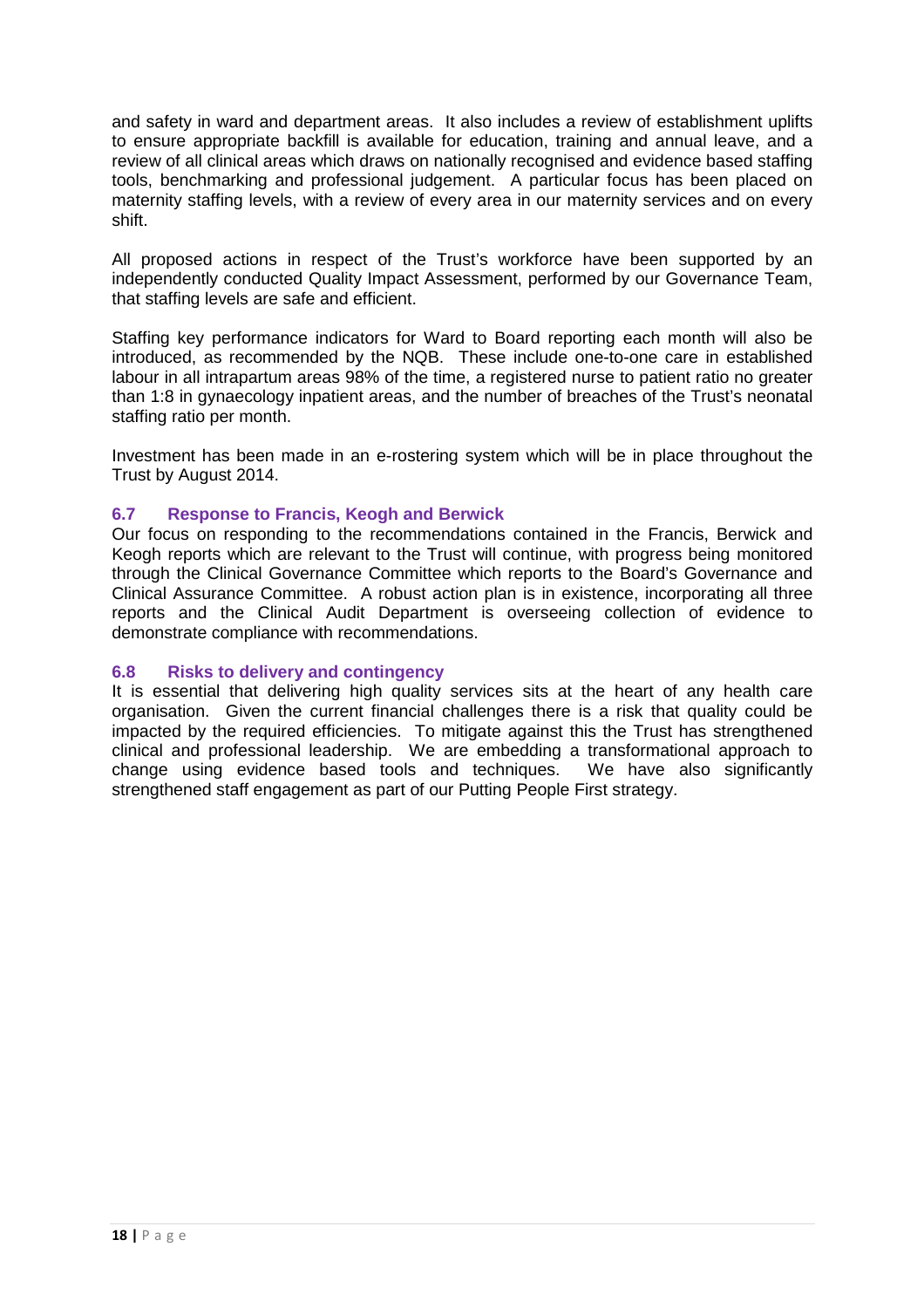#### **7. Our People**

In 2011/12, the Trust's Board of Directors approved the Putting People First Strategy (people strategy). This integrated workforce and organisational development strategy:

- sets out the Trust's systematic and stepped approach to a challenging journey of cultural change with the aim of delivering great outcomes and experience to all our patients through a great employee experience, and;
- is underpinned by a supporting Leadership Development Programme linked to the Trust's agreed values and behaviours which were developed in partnership with our people.

Our people strategy focuses on the following themes:

- **Our people profile:** diversity of our people, their skills, productivity and how we plan to recruit and keep them;
- **Our culture and values**: organisational development;
- **Our leaders:** leadership, succession planning and talent management;
- **Our people involvement:** engagement and communication;
- **Our people development:** learning and development;
- **Health and well-being:** supporting the health and well-being of our people;
- **Our local community:** corporate social responsibility.

To survive and thrive through these challenging times and achieve our vision we recognise the need to both work and think differently. The challenge is to deliver more with less whilst maintaining and continuing to improve the safety, effectiveness and efficiency of our services. Our focus on research and continuing to build and grow our skills to lead the way in developing innovative clinical care will ensure we lead and set standards of care which others will follow.

Liverpool Women's five strategic aims have been adapted to a people context to focus our resources to best effect. They are:

| <b>Strategic aim</b> | One Team, One Goal: Putting People First                                                                                                                          |
|----------------------|-------------------------------------------------------------------------------------------------------------------------------------------------------------------|
| <b>Workforce</b>     | Teams and individuals who are well led and driven by a desire to do their<br>best for people.                                                                     |
| <b>Efficiency</b>    | Teams and individuals who use their skills and expertise to maximum<br>effect so time or money are not wasted on things that don't make a<br>positive difference. |
| <b>Safety</b>        | Teams and individuals that follow policies and procedures to ensure safety<br>and who are prepared to openly challenge when concerned about safety.               |
| <b>Effectiveness</b> | Teams and individuals who are clear about the outcomes their people<br>want and know what needs to be done to achieve those outcomes.                             |
| <b>Experience</b>    | Teams and individuals who have the overall goal of working together to<br>make Liverpool Women's a special place to be.                                           |

Evaluation of the achievement of the strategy's aims to date, and the effectiveness and impact of the underpinning leadership programme, continues to demonstrate strong progress against all objectives. The Trust has also seen a statistically significant increase in overall staff engagement as evidenced by the national staff survey, which we aim to build on year on year. The Board of Directors receives regular assurance of achievement of the strategy's aims through the reports of its Putting People First Committee.

Towards the end of 2013/14 the strategy began a process of refresh with the intention that the Board of Directors will approve the next three years in the first half of 2014/15. The people strategy and the supporting leadership development interventions will be developed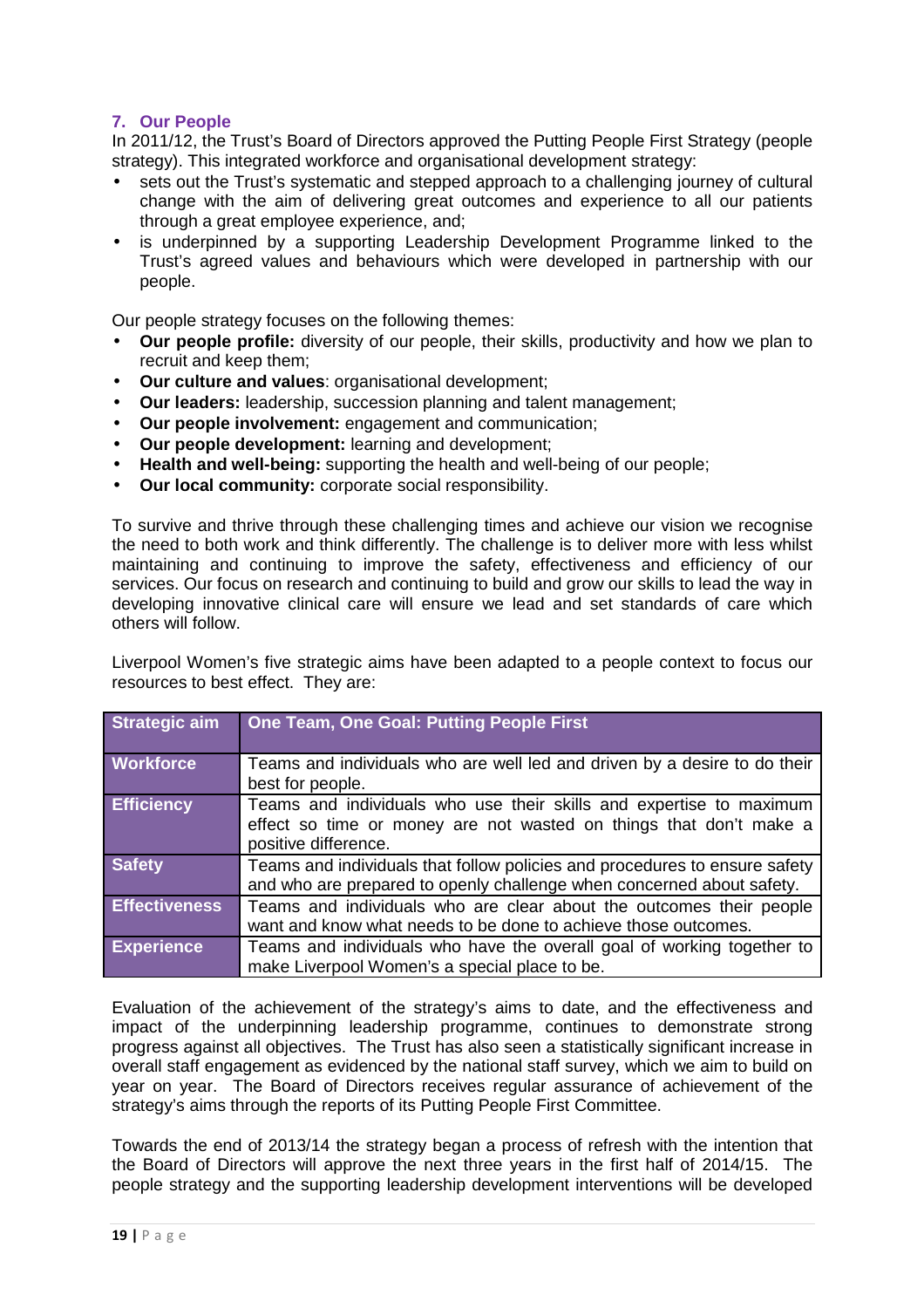in the context of learning from the Francis inquiry and other reviews, and the feedback of our people and our patients.

Our overarching people priorities for 2014/15 remain:

- To ensure all our people have access to high quality, relevant training and ambitious personal development;
- To support our people to be 'healthy, happy and here' through a proactive Health and Wellbeing Strategy, supporting practices and an enabling and engaging culture;
- To ensure we have a Liverpool Women's person, in the right place, at the right time, with the right skills;
- To proactively build a culture which listens and acts on the views, suggestions and concerns of our people and developing solutions together.

Our workforce planning will continue to be centred on patient care pathways being the driver for our future workforce needs and is anticipated to result in the development of increased network and partnership working across organisations and health economies.

Significant changes to whole time equivalents (WTE) is not anticipated during the life of this plan other than that which will be driven by service redesign as outlined above or sustained changes to activity patterns. This position may, however, change as a result of the strategic options work the Trust has embarked on in support of its strategic plan, supported by PricewaterhouseCoopers LLP.

| <b>Budgeted workforce 2014/15</b>              |            |  |  |  |
|------------------------------------------------|------------|--|--|--|
| <b>Staff Group</b>                             | <b>WTE</b> |  |  |  |
| Administrative and clerical                    | 228.24     |  |  |  |
| <b>Executive Directors and senior managers</b> | 57.64      |  |  |  |
| Healthcare Assistants and other support staff  | 156.00     |  |  |  |
| Medical                                        | 134.90     |  |  |  |
| <b>Nursing and Midwifery</b>                   | 615.00     |  |  |  |
| <b>Professional and Technical</b>              | 61.25      |  |  |  |
| Professions Allied to Medicine                 | 17.67      |  |  |  |
| Scientific and professional                    | 50.10      |  |  |  |
| <b>Grand Total</b>                             | 1,320.80   |  |  |  |

Our budgeted workforce numbers for the two year period is below: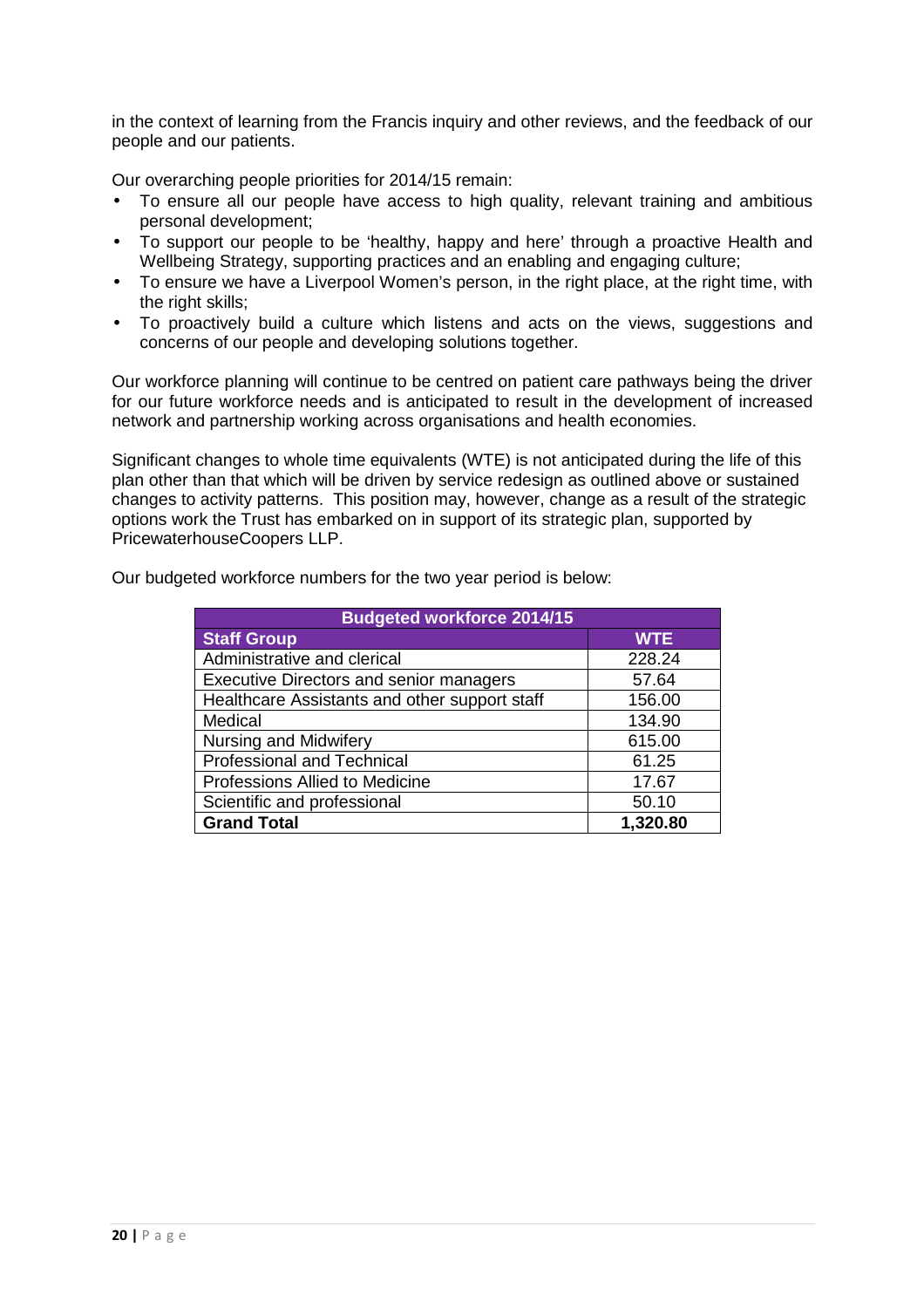#### **8. Marketing, communication and engagement**

The effective marketing of our services will be central to our short term challenge of achieving financial stability and exploiting opportunities for growth. Our marketing strategy will focus on increasing market share across our service lines and piercing new markets, particularly in respect of fertility care. The marketing strategy will be refreshed and marketing plans developed to support diversification of income and growth in services.

We will continue to use social media to communicate and engage with our members and the public, in particular via Twitter and Facebook. These media will also be used to recruit new members to the Trust. Our quarterly membership newsletter, 'Generations', will continue to be published and carry news about the Trust's work and plans and how our members can get involved.

Our Council of Governors will prepare the Trust's membership strategy for 2014/17 early in the life of this Plan. It will include better coordination of our member engagement work with our patient and public involvement / experience work, focused in particular on our Quality Strategy. It will also build on the successful partnership work already in place with local voluntary organisations and other concerned in improving women's lives on the basis that our collaborative efforts will have maximum impact.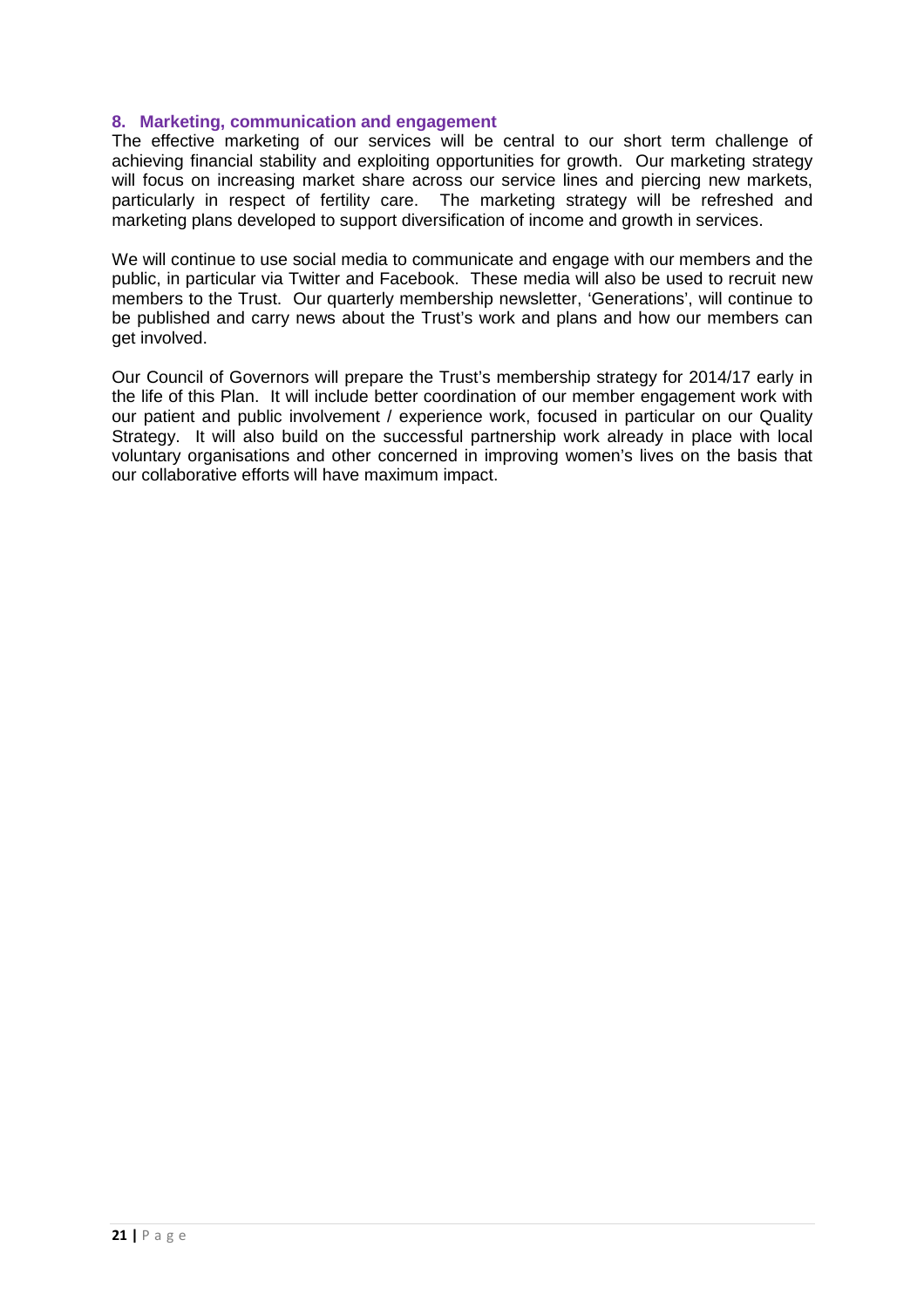#### **9. Financial plans**

In October 2013 the Trust took the bold decision to place the organisation into voluntary turnaround. At that time the Trust was facing a significant financial challenge and needed to achieve a CIP of £11m across 2014/15 and 2015/16 in order to secure financial balance. This was against a backdrop of having previously achieved some £22m of efficiencies in recent years.

For 2014/15 the Trust prepared a financial plan that would deliver a CoS rating of 3. This was based on the income, expenditure and capital assumptions outlined below together with delivery of a £5.6m CIP.

The approach to the calculation of the CNST premium changed for 2013/14 and will change again for 2015/16, when the reduction for achievement of risk management standards is removed.

The premium is based upon the:

- Inherent risk:
- Number of known claims in the system: and
- Value of claims paid in the last 5 years

In 2013/14 the increase in premium was funded through the tariff however for 2014/15 the increase in premium is only part funded through the tariff and subsequently creates a significant cost pressure. In order to manage this in the short term and return a CoS rating of 3 the Trust plans to defer part of the premium increase in 2014/15. However due to a £98m liability the Trust is investigating a number of options with PricewaterhouseCoopers to ensure the delivery of services continues to be viable over the medium and longer term.

The Trust's five year strategic plan, scheduled for submission in June 2014, will give further details for the medium term.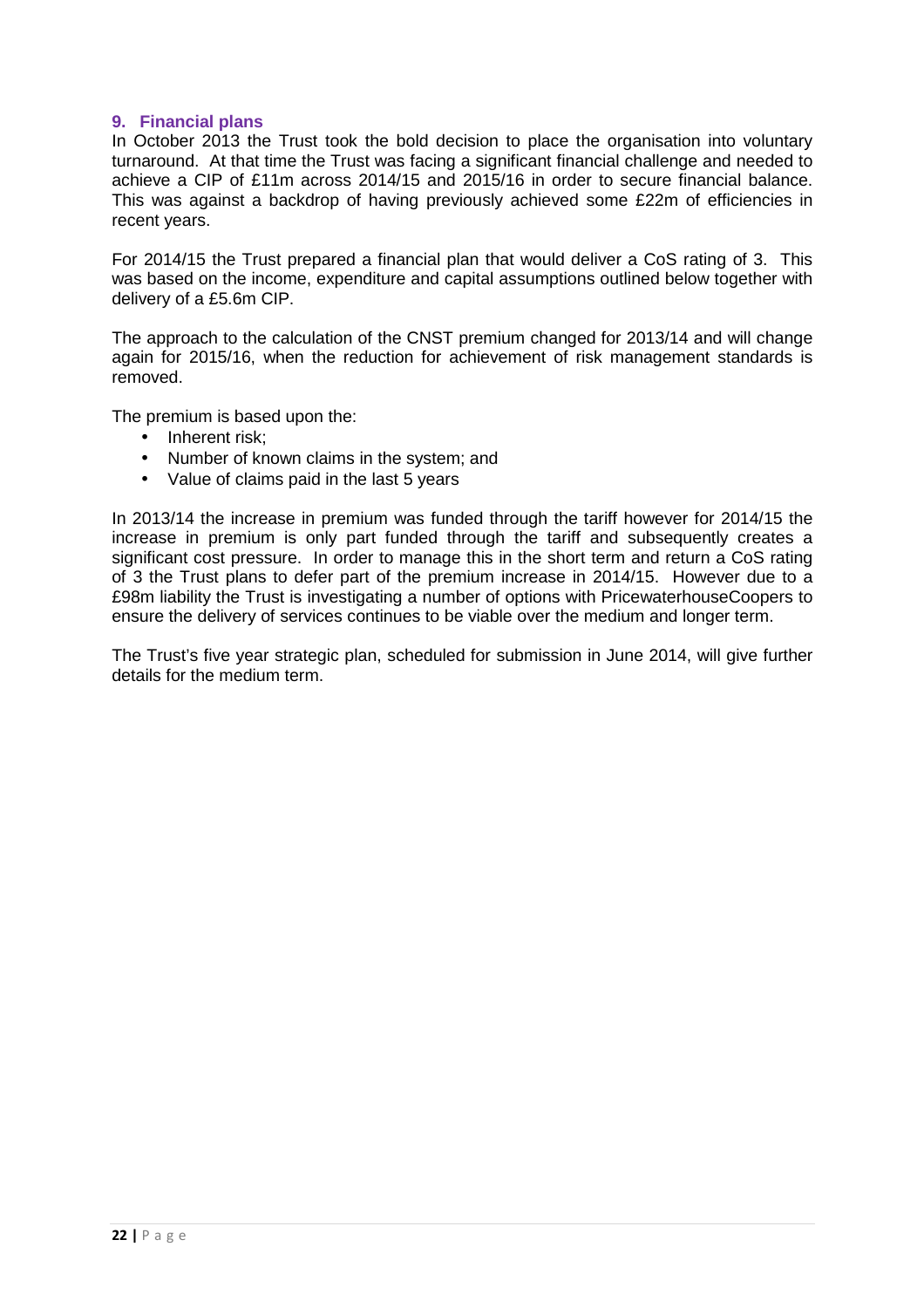A summary of the financial plan for 2014/15 and 2015/16 is below:

| <b>FINANCIAL PLAN</b>                     | 2014-15<br>£000         | 2015-16<br>£000 |
|-------------------------------------------|-------------------------|-----------------|
| <b>INCOME &amp; EXPENDITURE</b>           |                         |                 |
| Income                                    | 94,511                  | 93,269          |
| Pay                                       | (59, 330)               | (60, 515)       |
| Non Pay                                   | (31, 260)               | (28, 908)       |
| <b>Operating Profit</b>                   | 3,921                   | 3,847           |
| <b>Finance Income</b><br>Interest expense | 43<br>(156)             | 22<br>(196)     |
| Depreciation                              | (3,257)                 | (3, 329)        |
| <b>PDC Dividend</b>                       | (1, 729)                | (1,763)         |
| Surplus/(Deficit)                         | (1, 179)                | (1, 418)        |
| <b>CIP TOTAL</b>                          | 5,600                   | 5,400           |
| <b>CAPITAL EXPENDITURE</b>                | 8,689                   | 3,604           |
| <b>CASH FLOW</b>                          |                         |                 |
| Opening balance                           | 8,109                   | 4,503           |
| Cash inflow/(outflow)                     | (3,606)                 | (1,613)         |
| Closing balance                           | 4,503                   | 2,890           |
| <b>MONITOR SCORE</b>                      | 2014-15                 | 2015-16         |
|                                           | <b>Score</b>            | <b>Score</b>    |
| <b>Capital Servicing Capacity</b>         | 3                       | 3               |
| <b>Liquidity rating</b>                   | $\overline{\mathbf{c}}$ | $\mathbf 1$     |
| <b>CONTINUITY OF SERVICES RATING</b>      | 3                       | $\overline{2}$  |

#### **9.1 Income and Expenditure**

#### **9.1.1 Income assumptions**

The Trust maintains the view that the maternity tariff does not adequately cover the costs of providing maternity services that are based on RCOG and RCM recommended staffing levels. This view is supported by the recent NAO and PAC reports referred to previously. The Trust commissioned its own Birth Rate Plus report in 2013/14 which similarly supports this view and advises that based on the acuity of women cared for in the Trust's maternity service, a 1:25 ratio of midwives to births should be in place. The additional cost of achieving this staffing level would be £3.6m per annum. Discussions are underway with our commissioners as to whether there may be a local variation to tariff in order to support this advised safe staffing level.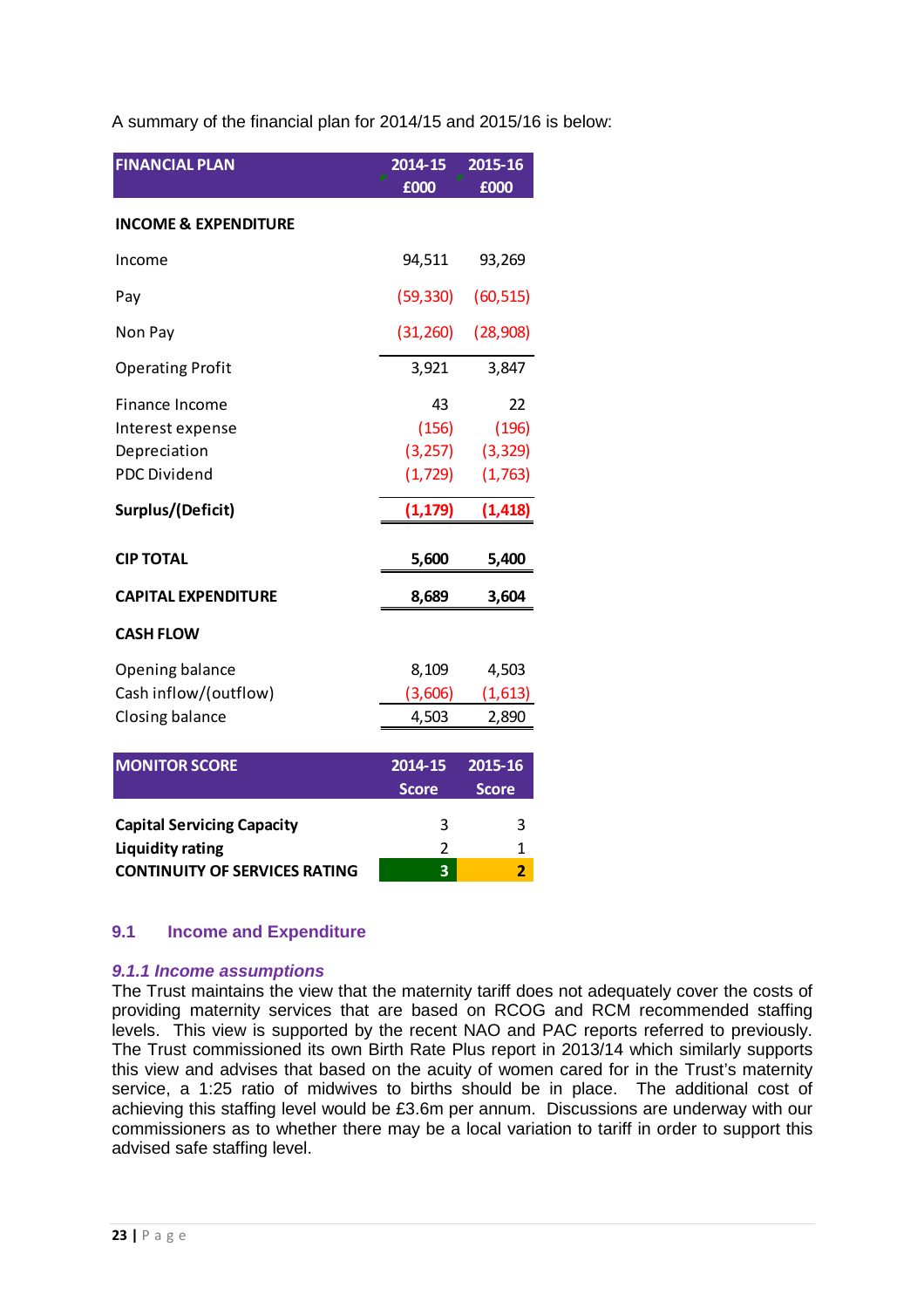The Trust's maternity services operate at a deficit despite having a lower than average cost base. Our work to influence the development of a tariff which allows recommended staffing levels to be met will continue.

The number of births at the Trust is expected to increase during 2014/15 by returning to 8,200 as has been seen in previous years. This is as a result of regaining market share.

In 2013/14 the Trust experienced a significant over-performance in its Gynaecology and Gynaecology Oncology work. This is expected to be consolidated in 2014/15.

As part of our 2013/14 CIP, a significant amount of work was undertaken to ensure all services provided were appropriately reimbursed. For 2014/15 the Trust has made recurrent previously non-recurrent monies within its 2013/14 CCG contract. This has formed part of the CIP and has been provided in the initial offer from the CCG.

#### **9.1.2 Expenditure Assumptions**

Inflation assumptions are based on estimates and on known uplifts of national indicators. The rates applied in formulating the Trust's financial plan are shown in the table below:

| <b>Inflation assumptions</b>        |              |  |  |  |
|-------------------------------------|--------------|--|--|--|
| <b>Inflation component</b>          | % Assumption |  |  |  |
| Pay inflation                       | 1.0%         |  |  |  |
| Agenda for Change incremental drift | 1.25%        |  |  |  |
| Non pay                             | 2.4%         |  |  |  |
| Utilities                           | 4.65%        |  |  |  |

Application of the above rates establishes a Trust inflation reserve of £2.3m.

Pay has been set at agreed establishment levels which have been validated by senior clinical leaders and corporate leads. Non-pay budgets have been set at prior year levels and adjusted with reference to cost pressures, service developments and investments as outlined below.

#### **9.2 Productivity, efficiency and Cost Improvement Programmes**

The Trust has identified a requirement for a Cost Improvement Programme (CIP) of £7m in 2014/15 and £4m in 2015/16 – a total of £11m over the life of this Operational Plan. Taken together with the withdrawal of non-recurrent monies previously made available by commissioners to maintain safe staffing levels in maternity, the Trust placed itself in voluntary internal turnaround towards the end of 2013/14. The proposed CIP reflects the outcome of this work and schemes totalling in excess of  $£12m$  have been identified, with £5.6m expected to be delivered in 2014/15 and transacted in budgets.

An approach to the development of CIP schemes incorporates the traditional, turnaround and transformation approaches. This includes a focus on:

- Ensuring that the Trust is appropriately recompensed for its activity levels;
- Compressing the cost base, in a clinically safe way;
- Increasing market share locally, nationally and internationally;
- Ensuring that the transformational aspects of its programme will increase market share through facilitating an improved patient experience, particular in respect of the entire maternity pathway.

Alongside an effective turnaround process, the Trust has adopted a transformational approach to reviewing the quality and efficiency of its services. This involves staff from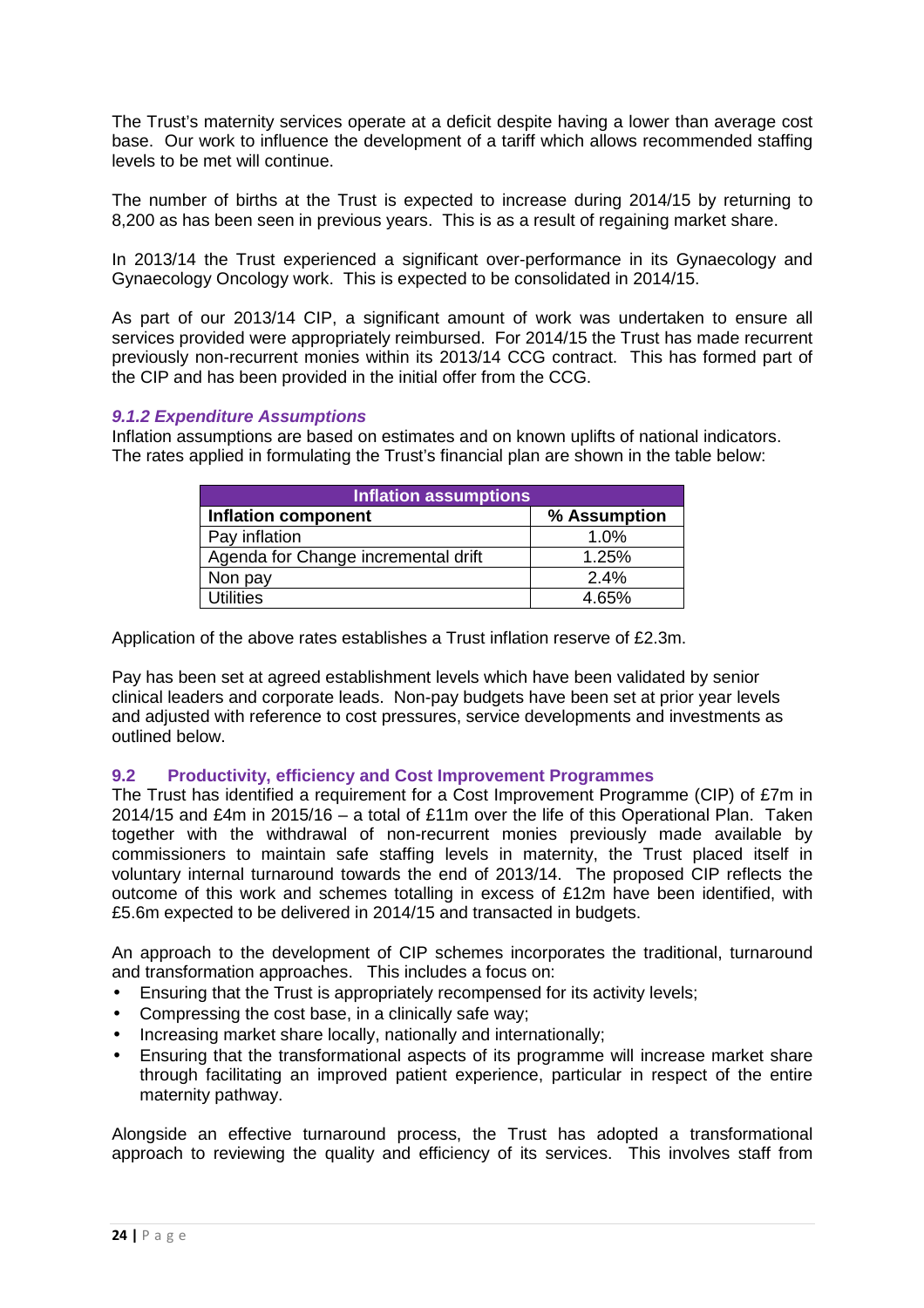across the organisation focusing on patient pathways and redesigning them where necessary to achieve greater quality, a better patient experience and greater productivity.

A significant proportion of schemes identified for 2014/15 relate to securing income due. In the context of the national affordability challenge, risk to the CIP relate to commissioners' ability to fund, and/or willingness to redirect funding from other providers, to the Trust in the timeframes outlined.

Clinical and commissioner engagement has been pivotal to the 2014/15 contract round and has ensured patient outcomes are the focus of contracting discussions. Initial offers received from commissioners reflect the success of this strategy and the Trust is confident of securing the funding required to achieve its CIP.

The Trust's CIP is challenging but relatively low risk. It aims to ensure all income due to the Trust is received and recurrent savings are effectively planned and delivered whilst allowing headroom to develop robust savings plans for 2015/16 and beyond.

Of the £11m CIP required over the next two year period, schemes totalling over £12m have been identified, of which £5.6m will be delivered in 2014/15. This relates to schemes rated as Blue, Green and Amber (Blue = retracted in budgets; Green = confident of delivery by 31 March 2014/delivered; Amber = some risk of delivery) and represents a part year effect:

| CIP work-stream 2014/15                    | £000's |
|--------------------------------------------|--------|
| Business development and commercial growth | 411    |
| Pay costs                                  | 749    |
| Non pay costs                              | 1,357  |
| Tariff and income recovery                 | 3,083  |
| <b>Grand Total</b>                         | 5,600  |

Details of each scheme are given below:

#### **a. Business development opportunities (Market share, transformation and growth)**

Business development opportunities comprise the expansion of the Trust's In Vitro Fertilisation service to a broader geography in the UK, in particular Manchester and London, supported through joint venture working. This expansion is supported on the basis of excellent, well above average clinical outcomes and a high level of positive patient experience.

#### **b. Commercial (Market share and growth)**

The Catharine Medical Centre is the Trust's private healthcare facility which will be utilised more fully by providing a wider range of treatments and procedures.

A targeted approach to providing termination of pregnancy services to Irish patients is also being undertaken.

The Trust's market share in genetics is being increased.

#### **c. Estates and Combined Heat and Power strategy (Cost reduction and efficiency)**

The efficiency on this programme will be delivered through the utilisation of a combined heat and power plant that will deliver lower cost energy.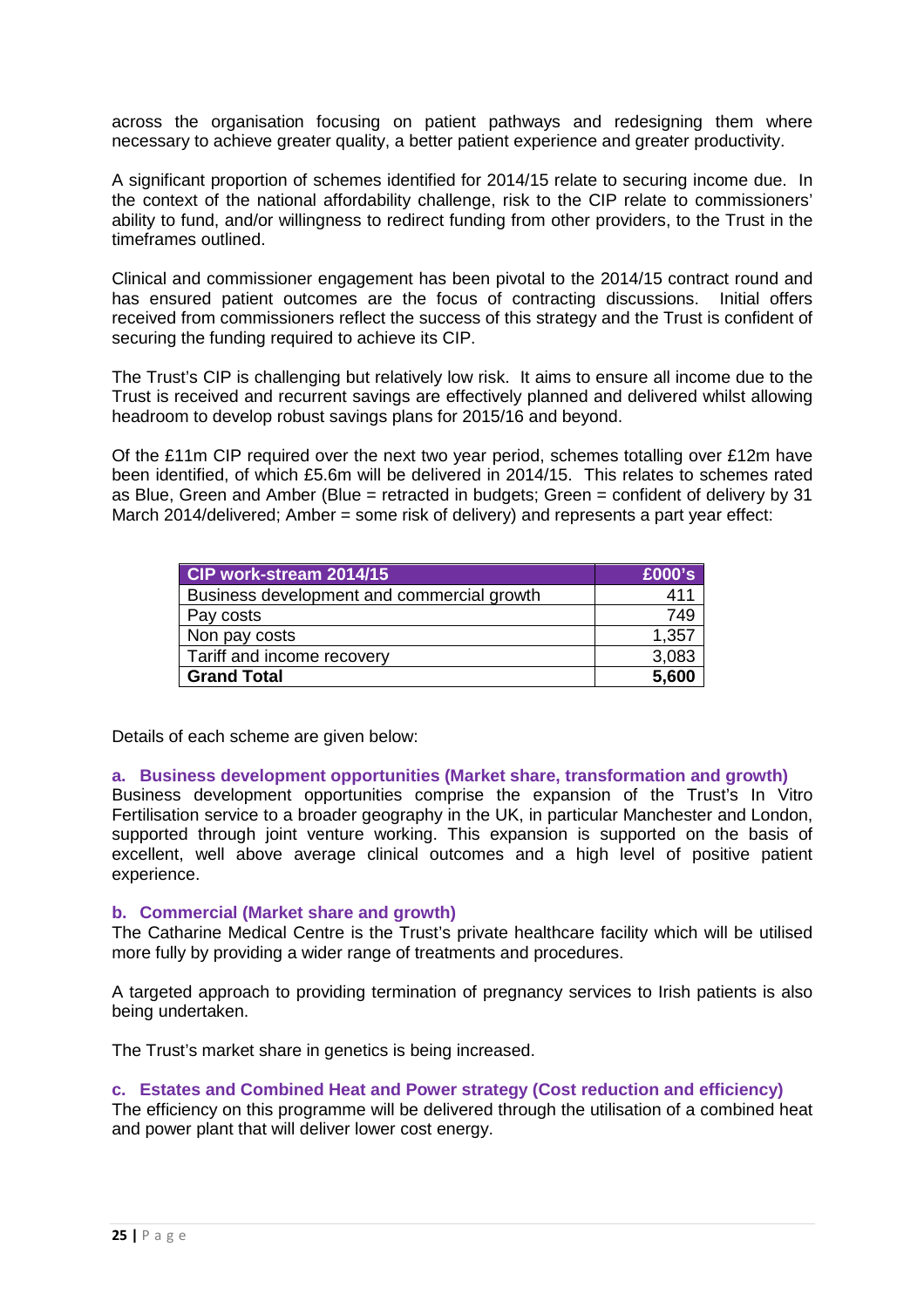#### **d. Information Technology modernisation (Cost reduction)**

IT modernisation will result in a reduced reliance on external consultants, which will reduce costs. There are also additional savings to be achieved through improved contract negotiations on the supply of services.

#### **e. Medical staffing (Cost reduction)**

Medical staffing cost reductions will result from reduced SPAs and improved medical productivity. The Medical Director is focusing on improving direct clinical care as a proportion of total paid time.

#### **f. Nursing workforce (Cost reduction)**

The Nursing and Midwifery workforce scheme will review non-direct posts and those posts that do not impact on patient care. A systematic review will zero base the workforce assumptions based on the professional judgement of the Head of Midwifery.

#### **g. Outpatients (Transformational)**

The outpatients' initiative will look at all aspects of outpatients activity including clinic management and administration. It will also include the population of clinic templates and the management of waste in the form of cancellations and DNAs.

#### **h. Pathology (Cost reduction and efficiency)**

Savings in pathology will be generated through purchasing efficiencies with another provider. These savings more accurately represent the level of demand the Trust makes with other NHS suppliers.

#### **i. Procurement (Cost reduction)**

Procurement savings are being delivered through purchasing efficiencies and through the standardisation of clinical supplies. The Trust is also reducing the reliance on external contractors in delivering these savings.

#### **j. Tariff and income recovery**

Tariff and income recovery includes a wide range of schemes for most aspects of the Trust's services. The Trust is developing plans to increase its market share through attracting patients through improved outcomes, high quality care and excellent patient experience. The Trust is engaging in a concerted marketing campaign across and beyond Liverpool through building solid working partnerships with the GP practices that are on the periphery of the local catchment areas.

There are also projects to improve the accuracy of the clinical coding including the recording patient complications and co-morbidities.

#### **9.3 Commissioner contracts**

At the time of writing the Trust has received initial offers from both Specialised Commissioning and the main commissioner Liverpool CCG and Associates. This covers approximately 85% of Trust income.

The Trusts approach to Commissioning and Contracting in 2014/15 has been very much a joined up approach between Clinicians, Operations and Finance. This has enabled the links between finances, clinical outcomes and risks to be explicitly discussed and understood by all parties around the table and an approach to risk sharing agreed and documented within the contract between commissioners and the Trust.

Inherently a number of the services supported through specialised commissioning funding are operating at a loss. The negotiations this year focus on ensuring the Trusts services are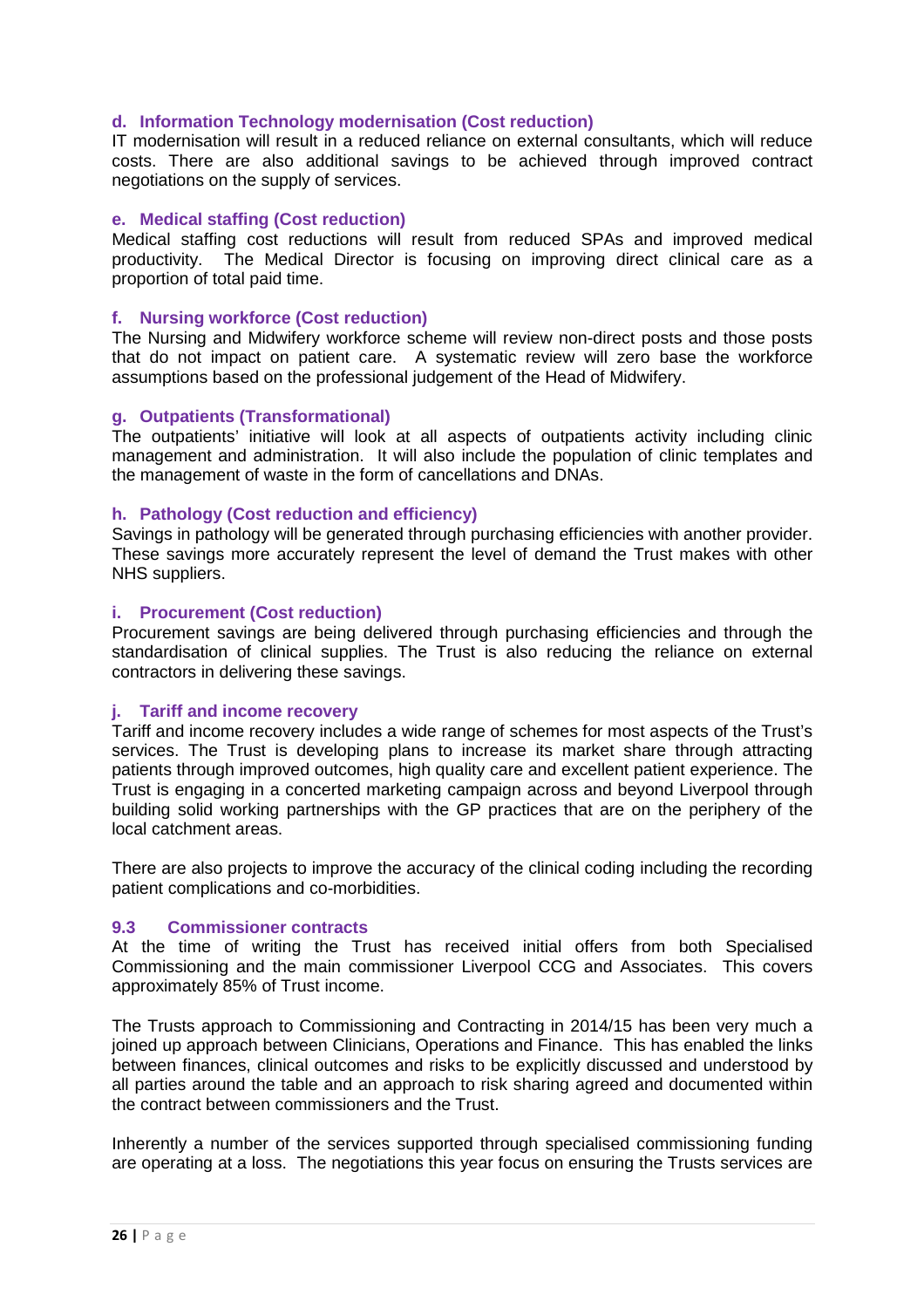provided in line with the Specialist Commissioning Service Specifications and ensuring the costs of our services and hosted services are adequately recuperated through tariff.

The CCG offer is activity based and it has been verbally agreed that any over-performance will be rewarded following Payment by Results guidance. The Trust continues to negotiate an increased plan value to secure further certainty for its own financial planning purposes.

In addition to the Payment by Results contract proposal, the Trust is also seeking £3.6m for the increased midwife to birth ratio (following its Birth Rate Plus report) and £2m for the significant increase in the CNST premium for 2014/15. The Trust will not agree a contract value with the CCG until a final position of all three elements of the contract proposal are documented alongside the associated risks to safe service delivery and financial viability of the Trust.

#### **9.4 Capital programme**

The Trust's two year capital plan has been reviewed and approved by its Service Sustainability Board. Within the two year plan is an underlying capital programme of approximately £2m that provides capacity for the maintenance of the building, medical equipment and Information Management and Technology (IM&T) systems. Significant developments include:

- IM&T investment into the development of an Electronic Patient Record (EPR) system, the business cast for which was approved by the Board of Directors in February 2014;
- Reproductive Medicine development regional, national and international schemes to invest and grow the Trust's fertility services business both in the NHS and privately. The business case for this development was approved by the Board of Directors in October 2013;
- Midwifery Led Unit a scheme to refurbish the Trust's MLU, funded significantly from the national 'Improving Maternity Facilities' monies awarded in January 2014.

|                                            | 2014/15 | 2015/16 |
|--------------------------------------------|---------|---------|
| <b>Capital Programme 2014/15</b>           | E'000s  | £'000s  |
| <b>Electronic Patient Record</b>           | 1,858   | 265     |
| <b>Hewitt Fertility Centre development</b> | 2,443   | 1,229   |
| <b>MLU</b> refurbishment                   | 665     | 220     |
| <b>Combined Heat and Power</b>             | 150     | O       |
| <b>Building</b>                            | 1,050   | O       |
| <b>Estates and Environment</b>             | 500     | 500     |
| <b>Medical Equipment</b>                   | 579     | 299     |
| Genetics                                   | 374     | 351     |
| IM&T                                       | 780     | 520     |
| <b>Hewitt Centre</b>                       | 290     | 220     |
| <b>Grand Total</b>                         | 8,689   | 3,604   |

#### **9.5 Challenges**

Late in 2013/14 the Trust received notification from the NHS Litigation Authority (NHSLA) that its gross CNST premium would increase by £2m from 2014/15 following a change to the way in which premiums are assigned to Trusts within the scheme. Previously, the scheme acted as a pool which shared risk across the NHS whereas from 2014/15, premiums will be allocated based on outcomes actual claims made against individual organisations and known liabilities.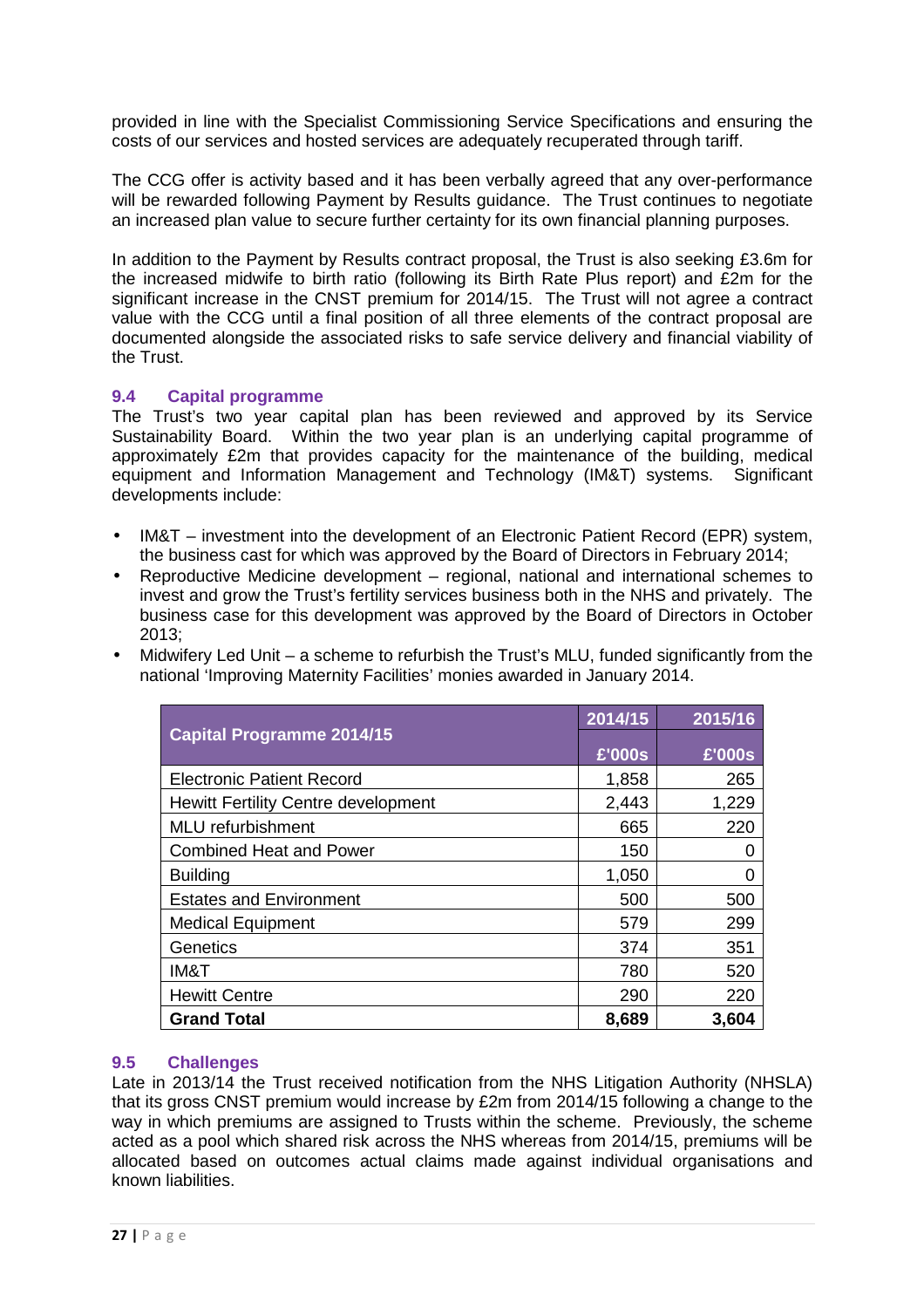For 2014/15 the Trust's premium will increase by £2m with a known liability of £98m on the horizon. A significant majority of this liability (approximately 30%) relates to a group action in respect of care provided to women by a Consultant Urogynaecologist who was employed at the Trust.

The Trust has responded to this cost pressure in the following way:

- Liaising directly with NHS Litigation Authority (NHSLA) to ascertain whether there are any transitional arrangements to support the Trust to manage its significantly increased premium, at short notice;
- Seeking commissioner support to address both the in-year and outstanding liability by treating it as a health economy pressure as opposed to one the Trust must bear alone; and
- Referring to Monitor guidance with a view to the increased premium being recognised as an 'exceptional item' and therefore excluded from the metrics used to calculate the Trust's CoS.

The Trust is currently in discussions with NHSLA to develop a short term solution to managing this significant increase in premium by deferring part of this increase until 2015/16. However a medium and longer term approach to managing the Trusts continuing viability is currently being considered with PricewaterhouseCoopers.

#### **9.6 Financial risks**

The Trust's financial risks are outlined in the table below together with details of planned mitigation. The levels of risk will regularly reviewed throughout the life of the Plan ad if risks reduced the reserve will be used to fund non-recurrent developments.

| <b>Financial Risk</b>                                                                                                       | <b>Mitigation</b>                                                                                                                                                                                                                                                                                                                                                                                                        |
|-----------------------------------------------------------------------------------------------------------------------------|--------------------------------------------------------------------------------------------------------------------------------------------------------------------------------------------------------------------------------------------------------------------------------------------------------------------------------------------------------------------------------------------------------------------------|
| a. National tariff changes adversely affect<br>the income of the Trust                                                      | Continue to seek to influence in respect<br>of the national tariff;<br>Trust is part of the taskforce reviewing<br>$\bullet$<br>the maternity tariff currencies.                                                                                                                                                                                                                                                         |
| b. Liverpool CCG commissioning intentions<br>change                                                                         | Continue<br>full engagement with<br>the<br>$\bullet$<br>Healthy<br>Liverpool<br>strategic<br>service<br>that<br>sustainable<br>review,<br>ensuring<br>Women's services are commissioned.                                                                                                                                                                                                                                 |
| Market share<br>C.                                                                                                          | The<br>Trust<br>has<br>recently<br>seen<br>$\bullet$<br>improvements in market share in both<br>gynaecology and maternity. Specific CIP<br>plans are in place to consolidate and<br>grow this further in 2014/15 onwards.<br>These include improving the quality and<br>patient experience provided by the Trust<br>and improving access to our services;<br>Ensure that the Trust services are<br>marketed effectively. |
| Failure to identify and deliver levels of<br>d.<br>cost reduction or income generation<br>necessary for financial viability | In 2013/14 the Trust appointed an interim<br>$\bullet$<br>internal turnaround director to support<br>the delivery of schemes for 2014/15 and<br>2015/16. Key components of this are:<br>Sustainability of this approach is a key<br>part of the CIP to ensure the same<br>practices are maintained on departure;<br>Robust performance management at<br><b>Executive and Senior Manager level;</b>                       |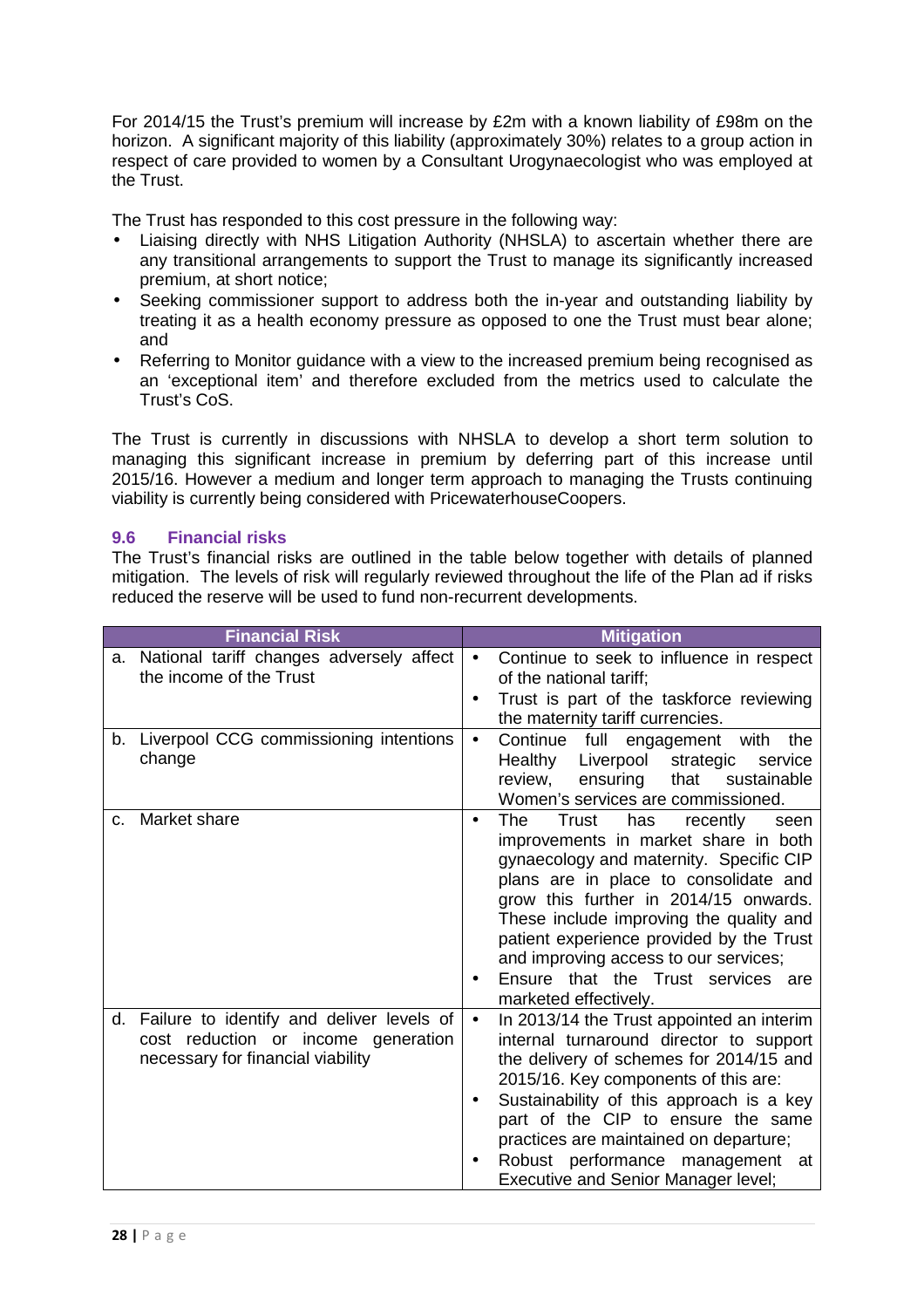|                                                                             |  |  | Adoption of tools and techniques used in<br>turnaround processes.                                                                                                                                                                   |
|-----------------------------------------------------------------------------|--|--|-------------------------------------------------------------------------------------------------------------------------------------------------------------------------------------------------------------------------------------|
| e. Business development plans do not $\bullet$<br>deliver at planned levels |  |  | <b>Business</b><br>development opportunities<br>subject to robust business case prior to<br>commencement with all risks<br>and<br>mitigations identified.<br>Robust monitoring arrangements during<br>and following implementation. |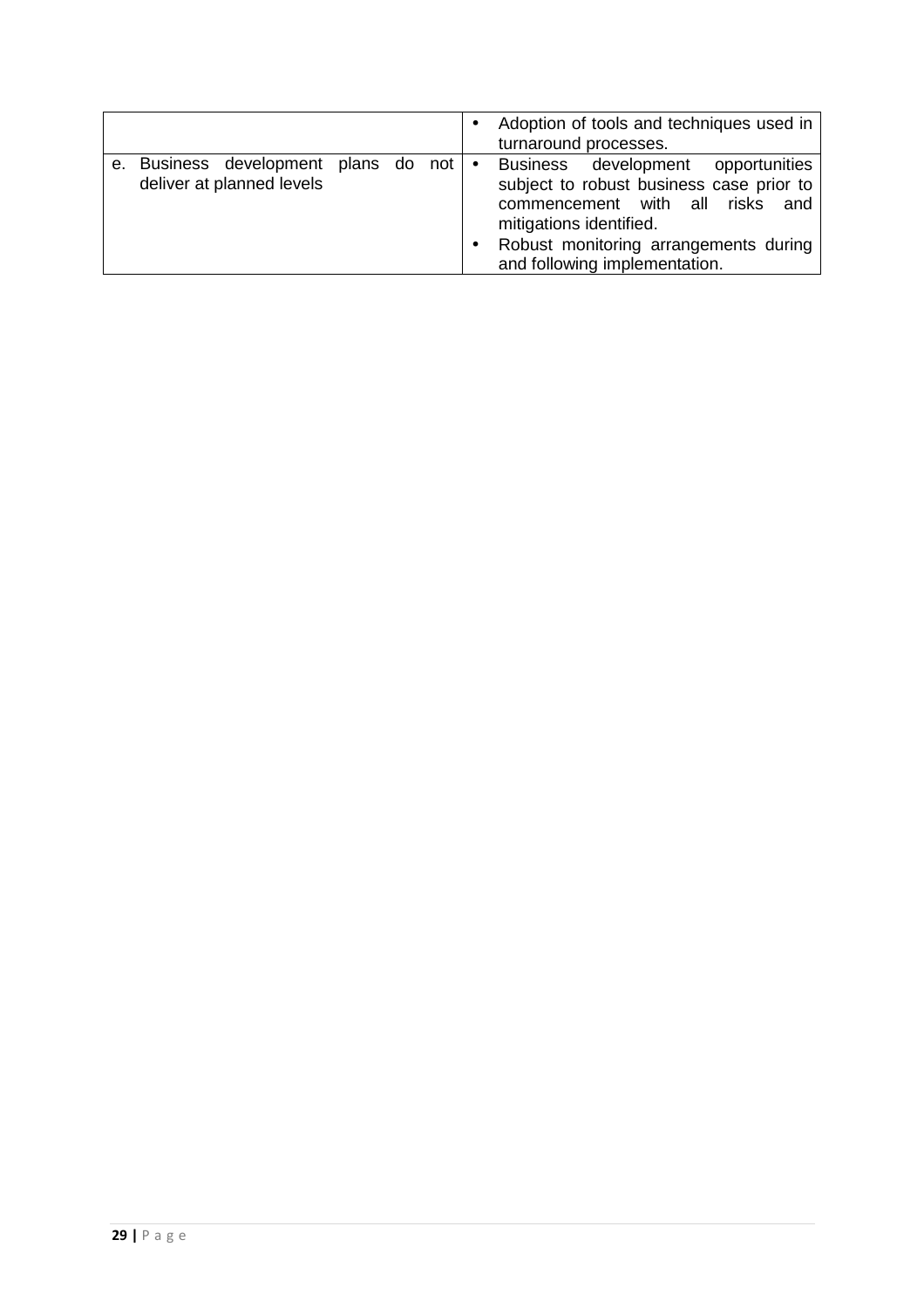# **Appendices**

### Appendix A

| <b>CIP Schemes</b><br>£000                            | 2014/15<br><b>TRANSACTED</b> | 2015/16<br><b>TRANSACTED</b> | 2014/15<br><b>FYE</b> | 2015/16<br><b>FYE</b> | <b>TOTAL</b> |
|-------------------------------------------------------|------------------------------|------------------------------|-----------------------|-----------------------|--------------|
| <b>LCCG Contract Offer</b>                            | 2,720                        | $\mathbf 0$                  | 2,720                 | $\mathbf 0$           | 2,720        |
| <b>LCCG Activity Growth</b>                           | 362                          | 362                          | 1,069                 | $\mathbf 0$           | 1,069        |
| <b>LCCG Coding and Counting Changes</b>               | $\mathbf 0$                  | 1,922                        | 1,991                 | 0                     | 1,991        |
| Specialised Commissioners Coding and Counting Changes | 0                            | 0                            | 594                   | 0                     | 594          |
| <b>CONTRACT INCOME</b>                                | 3,083                        | 2,284                        | 6,374                 | $\mathbf{0}$          | 6,374        |
| <b>Commercial Opportunities</b>                       |                              |                              |                       |                       |              |
| <b>IVF</b>                                            | 250                          | 500                          | 470                   | 500                   | 970          |
| Genetics                                              | 74                           | $\mathbf{0}$                 | 74                    | $\mathbf 0$           | 74           |
| <b>Catherine Medical Centre</b>                       | 75                           | 250                          | 75                    | 250                   | 325          |
| Imaging                                               | 13                           | 28                           | $\mathbf 0$           | 40                    | 40           |
| Bedford                                               | $\mathbf 0$                  | 101                          | $\mathbf{0}$          | 101                   | 101          |
|                                                       | 411                          | 879                          | 619                   | 891                   | 1,510        |
| Pay Costs                                             |                              |                              |                       |                       |              |
| Medical                                               | 360                          | 66                           | 426                   | $\mathbf 0$           | 426          |
| Nursing & Midwifery                                   | 325                          | 140                          | 465                   | $\mathbf{0}$          | 465          |
| <b>Reduction in DNA</b>                               | $\overline{0}$               | 270                          | $\mathbf{0}$          | 270                   | 270          |
| Skill Mix / Vacancy Retraction                        | 64                           | $\mathbf 0$                  | 64                    | $\mathbf{0}$          | 64           |
| <b>Terms &amp; Conditions</b>                         | $\pmb{0}$                    | 500                          | $\mathbf 0$           | 500                   | 500          |
| Corporate Services                                    | $\mathbf 0$                  | 250                          | $\mathbf{0}$          | 250                   | 250          |
| Gynae Outpatients Redesign                            | $\overline{0}$               | 250                          | $\mathbf 0$           | 250                   | 250          |
|                                                       | 749                          | 1,476                        | 955                   | 1,270                 | 2,225        |
| <b>Non-Pay Costs</b>                                  |                              |                              |                       |                       |              |
| <b>Clinical Supplies</b>                              | 93                           | 107                          | 200                   | $\mathbf 0$           | 200          |
| <b>Non-Clinical Supplies</b>                          | 137                          | 70                           | 268                   | $\mathbf 0$           | 268          |
| Pathology                                             | 602                          | $\mathbf{0}$                 | 602                   | $\Omega$              | 602          |
| <b>Electronic Patient Records</b>                     | $\mathbf 0$                  | 250                          | $\mathbf 0$           | 250                   | 250          |
| <b>Reduction in External Consultant Costs</b>         | 200                          | $\mathbf 0$                  | 200                   | $\mathbf 0$           | 200          |
| Review of Other Contracts & SLAs                      | 76                           | 209                          | $\mathbf 0$           | 285                   | 285          |
| Non-Pay Budget Retractions                            | 249                          | 125                          | $\mathbf 0$           | 374                   | 374          |
|                                                       | 1,357                        | 761                          | 1,270                 | 909                   | 2,179        |
| <b>TOTAL CIP</b>                                      | 5,600                        | 5,400                        | 9,217                 | 3,070                 | 12,287       |